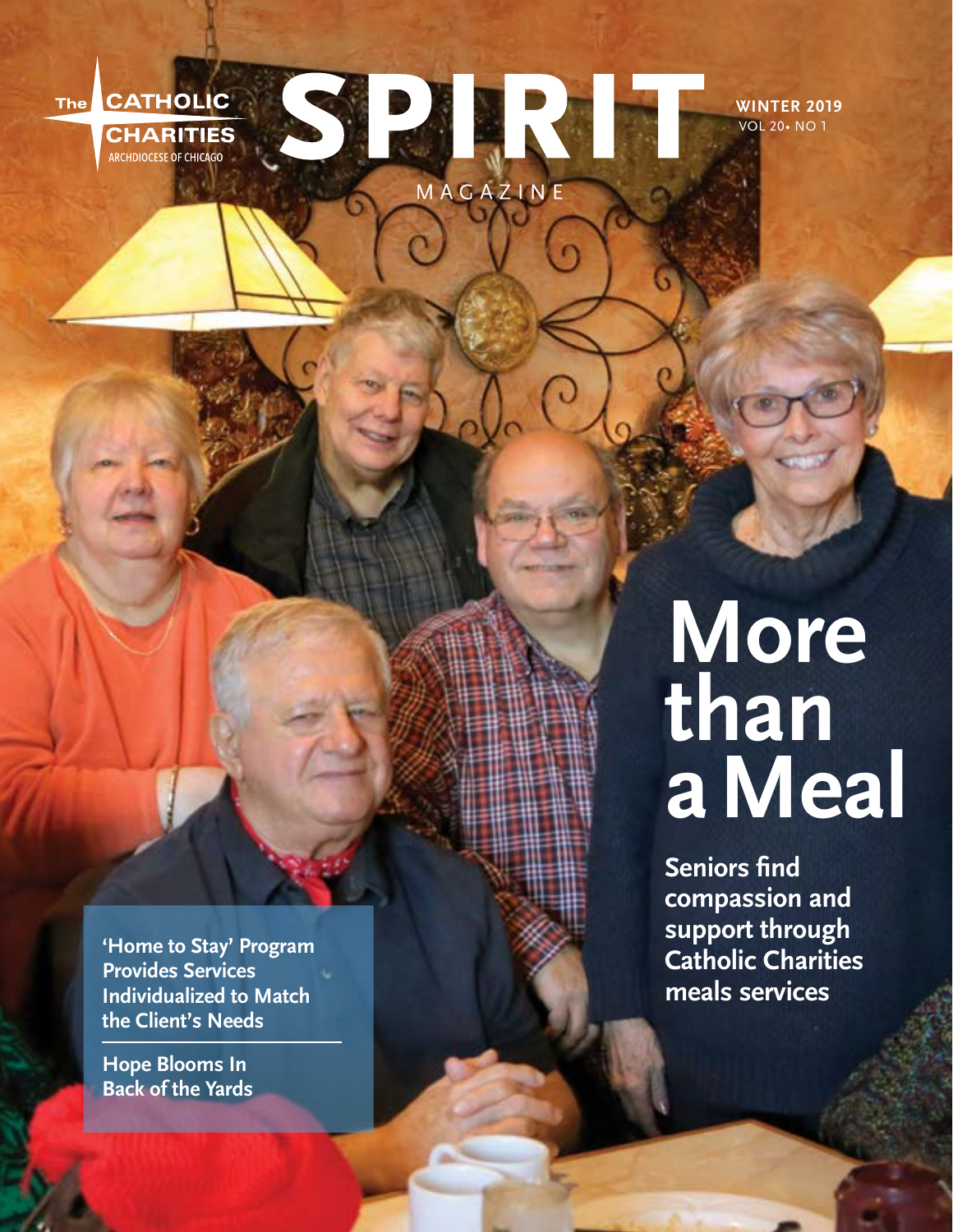**WINTER 2019** VOL 20 • NO 1

## **contents**

**COVER STORY**

# **More than a Meal**

Seniors find compassion and support through Catholic Charities meals services





**"Our participating seniors are so grateful for an opportunity like this."**

**Susan Tangney** *– Lake County Area Congregate Meal Program Coordinator*

**3 Monsignor Boland** *Ensuring Elders Dignity and Respect*

**4 Donor Profile** *Ray Swaback*

**18 Essay** *Cochise Hutcherson* 



**Parish Profile** *St. Michael the Archangel Parish*

### **agency news**

- **13 Program Briefs**
- **14 Events**
- **16 Foundations**
- **17 Board Relations**

# SPIRIT **MAGAZINE**

**WRITERS Alissandra Calderon Mindy McFadden Walch PHOTOS** Catholic Charities Communications Department

**DESIGN Kathy Gabriel**

© Catholic Charities 2019 **Rev. Monsignor Michael Boland** Administrator, President, and CEO

*Spirit Magazine is published by Catholic Charities of the Archdiocese of Chicago for its friends, clients, and benefactors.*

**Phone (312) 655-7010 communications@catholiccharities.net** Postage paid in Chicago, IL 60654 Postmaster Send change of address to: Spirit Magazine, 721 N. LaSalle Street, Chicago, Illinois 60654

# The CATHOLIC **CHARITIES** ARCHDIOCESE OF CHICAGO

**www.catholiccharities.net/spirit**

Find coofchicagoidn 四国图 NCD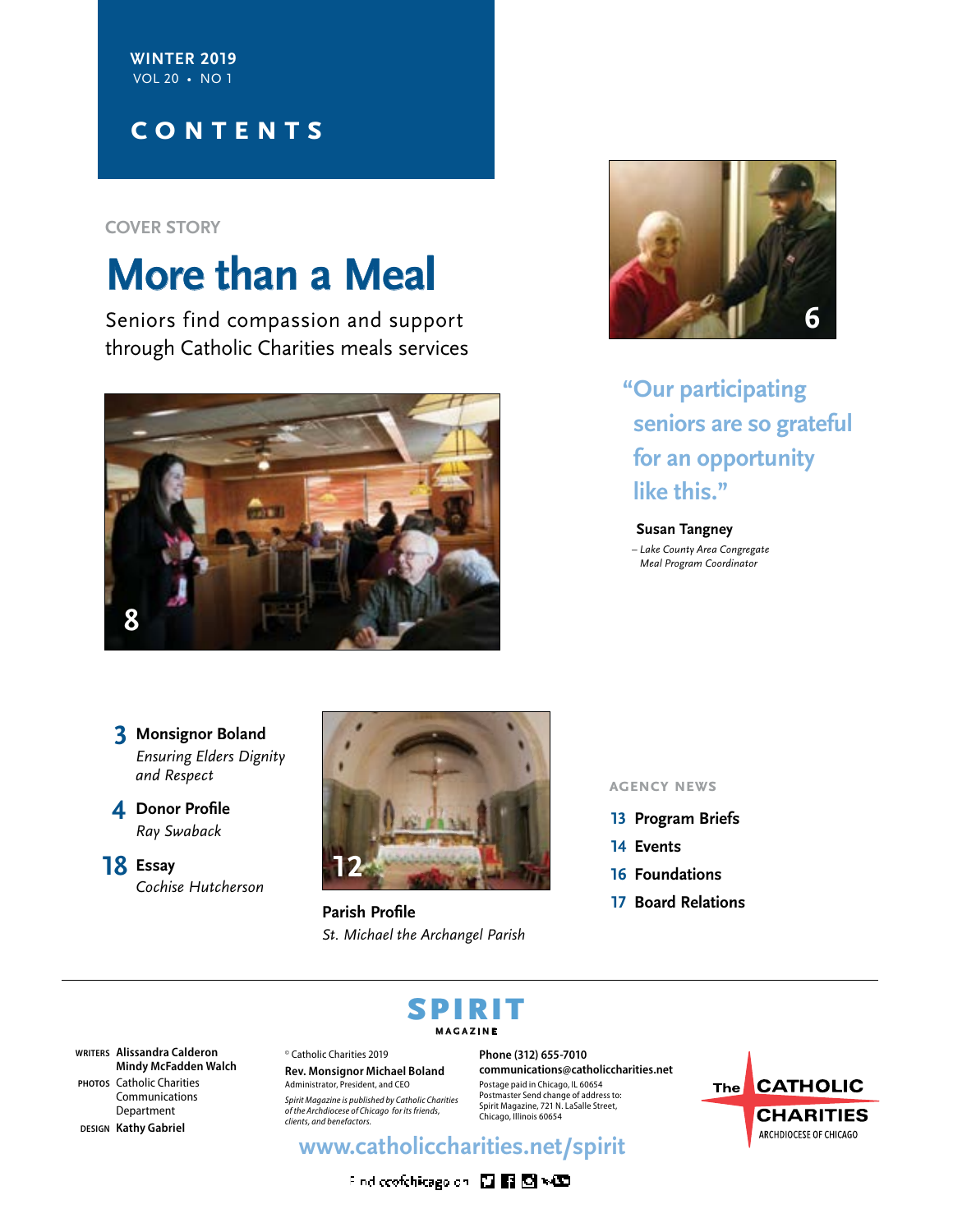## **Rev. Monsignor Michael Boland**

PRESIDENT OF CATHOLIC CHARITIES

# **Ensuring Elders Dignity and Respect**

In 1999, Pope John Paul II wrote<br>La beautiful pastoral letter called n 1999, Pope John Paul II wrote the Letter to the Elderly. In it, he described the wonderful blessings that the elderly bring to us, for they are the guardians of our past and the keys to our future. He particularly cautioned us not to overvalue physical strength and vigor, and reminded us that our essential human dignity does not lessen with physical or mental deterioration. On the contrary, the passing of years can bring wisdom, a longer perspective, and a better grasp of the meaning of life that should be a resource for the rest of society. We must honor our elders, treat them with love, and ensure that our culture is one in which elderly people are treated with esteem and respect so they can grow old with dignity.

Catholic Charities has certainly taken St. Pope John Paul's message to heart over the past 20 years, growing and expanding our programs so that we can provide affordable housing, in-home care, meal programs, and social services to tens of thousands of seniors each year. And yet, even as we have rapidly grown our senior services, there will soon be a need for more.

It is hard to believe that nearly 10,000 Americans turn 65 every day and will continue to do so until the year 2030. By 2035, there



**"Nearly 10,000 Americans turn 65 every day and will continue to do so until the year 2030."**

will be 78 million people age 65 and older, compared to 76 million under the age of 18, making that the first time the senior population will outnumber children in our country's history. To be sure, this demographic shift will have a dramatic impact on our economy, as well as on our health and social service systems.

In this issue of Spirit, you will

read about the many ways Catholic Charities cares for the needs of seniors, including how we help seniors gracefully age in their own homes, and when they must make the difficult decision to pursue care in a nursing facility. To provide seniors with the best care possible, we rely on support from individual donors and private foundations such as the Retirement Research Foundation, which has collaborated with Catholic Charities on many innovative projects. We also rely on the generous support of volunteers. In the Donor Profile you will learn about Ray Swaback, an inspiring volunteer who, in addition to his many other contributions to Catholic Charities, makes time to deliver meals to home-bound seniors in the Lake County region. We also learn about Fr. Tom Cima of St. Michael the Archangel church who, at 76 years young, dynamically leads a faithful community while supporting Catholic Charities services in one of Chicago's most under-resourced neighborhoods.

Catholic Charities is extraordinarily blessed to serve our elderly brothers and sisters. As our population ages, we are committed to helping build a culture that honors and values our oldest members, treating them with the love and compassion that is worthy of their essential human dignity.

## **The Voice of Catholic Charities**

Listen to Monsignor Boland's reflections and perspective Tuesdays on WNDZ 750-AM from 8:30 to 9 a.m. and read his monthly column in the *Chicago Catholic* and *Keenager News*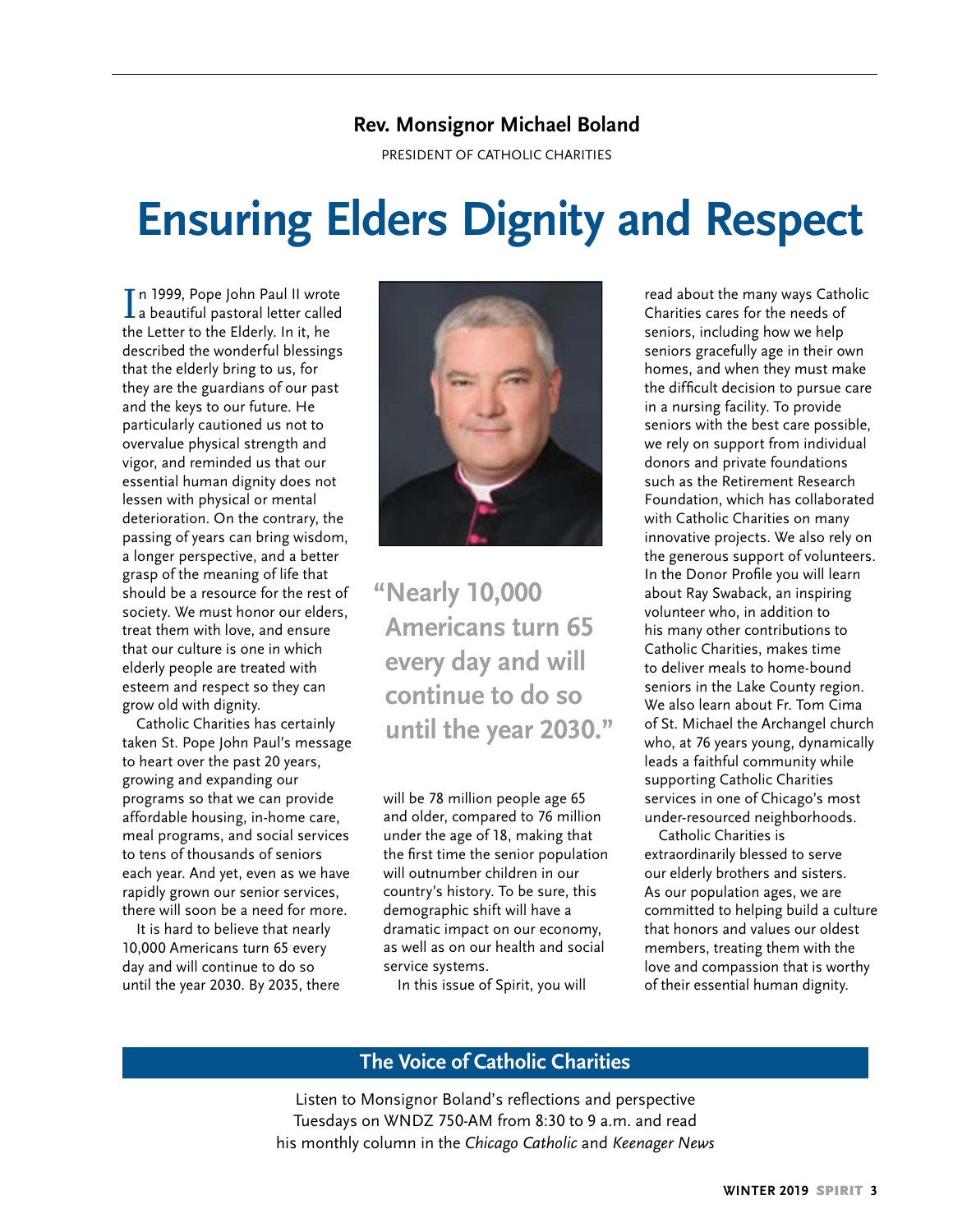**"…it just feels good to be able to be in contact with people who for whatever reason can often times be alone or lonely. "**

**– Ray Swaback**

Ray Swaback humbly describes his involvement with Catholic Charities as not being work, but rather a feeling of fulfillment.

"The best way I can describe most of my activities with Catholic Charities is when you're involved, it makes you feel good inside. It's what keeps bringing me back and what keeps me going," says Ray.

In 2001, after searching for a way to be further involved in the community, Ray was introduced to Catholic Charities by his college friend and fellow Catholic Charities Lake County board member, Jerry Hitpas. It wasn't long before Ray would join the Lake County Regional Advisory Board and immediately took on various leadership roles. Now, more than a decade later, Ray and his wife Cindy have been ambassadors to carrying out Catholic Charities mission of serving those in need and encouraging others to do the same.

Ray's contributions to the Lake County board as Chair from 2008 – 2011 and leading the membership committee were recognized in 2014 when he received the *Monsignor Holbrook Award.* The award was presented to Ray for his dedication and significant difference he's made





in the lives of people who rely on Catholic Charities. Ray has been involved in numerous fundraisers and activities, but volunteering and connecting with the people Catholic Charities serves is what makes a difference in his own life.

In 2017, Ray and Cindy hosted a Christmas gathering in their home and asked guests to bring diapers for the Lake County Diaper Depot,



an initiative to address the basic needs of low–income families. Nearly 5,000 diapers were collected. Ray went above and beyond to deliver the diapers to the storage location and helped load them all into a storage facility. Ray's contribution to helping

families and children also includes helping some of the most vulnerable seniors in Lake County.

A few times a month, Ray and five other Lake County Board members split a route to deliver meals through the Meals on Wheels program. Close to 15,000 seniors rely on Catholic Charities for a nutritious meal or food package through this program. Each delivery is received with gratitude and it doesn't go unnoticed.

"You see the seniors over and over and you get to know them, you're their contact. A lot of them are waiting at the door to see you and it just feels good to be able to be in contact with people who for whatever reason can often times be alone or lonely," says Ray.

As Ray faithfully serves seniors, families and individuals in need, he continues to encourage others to take steps to get involved in helping the most vulnerable just as he did 17 years ago.

#### **PHOTO**

(TOP) Mosignor Boland and Rayelle Weber present the *Monsignor Holbrook Award* to Ray Swaback.

(MIDDLE) Ray and Cindy Swaback with a diaper collection for Lake County Diaper Depot.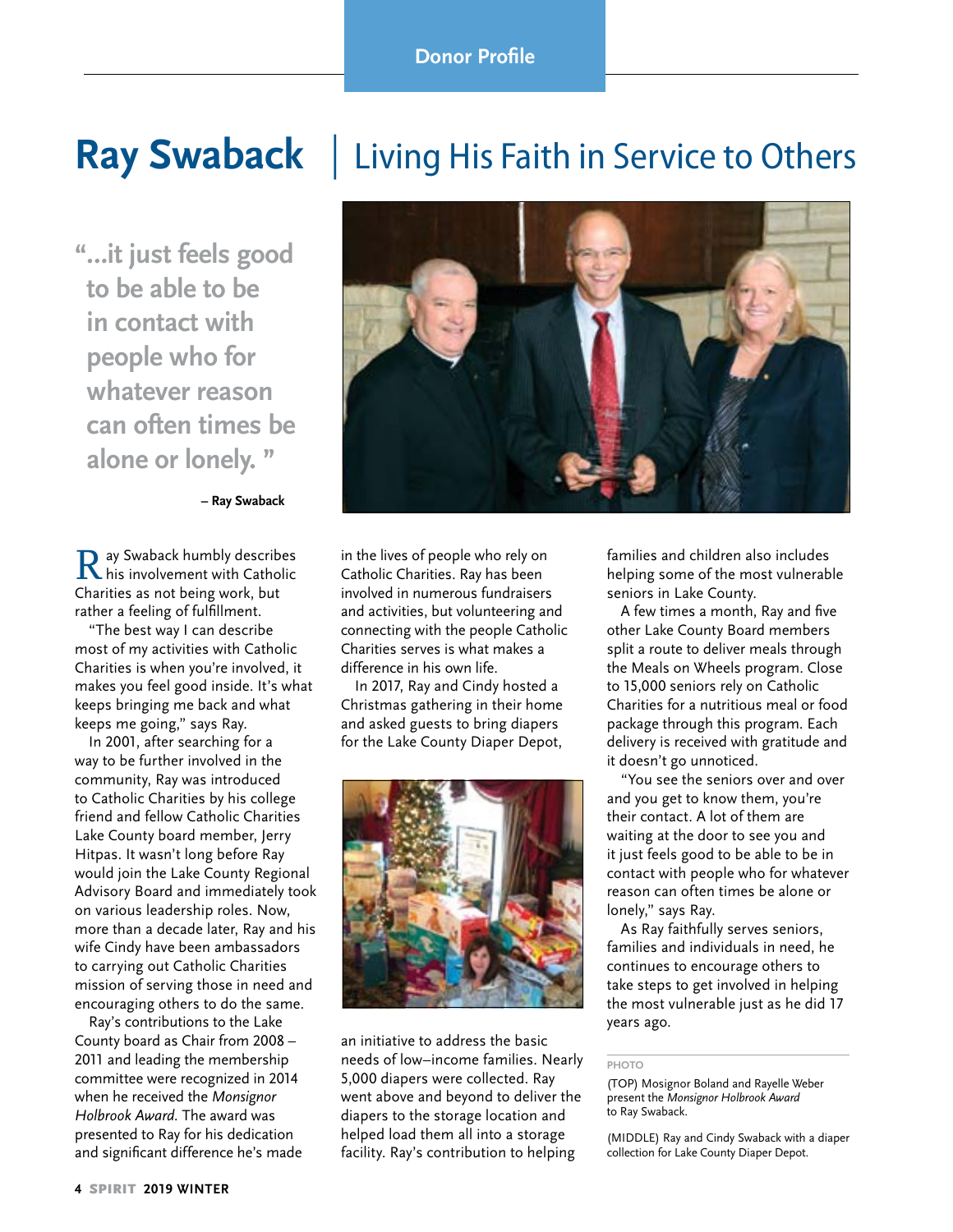# **Charitable Giving Options in 2019**

 $\mathbf{W}$  /ith the start of a new year, Catholic Charities continues to bring faith and hope to thousands of people in need. A new year also means the start of making decisions on how you can best support our work, knowing that you have financial obligations to loved ones as well as your own needs to consider.

**"You mean a great deal to us. Your generosity supports those who come to us at the most vulnerable time in their life."**

#### **Margaret Hughes**

According to Margaret Hughes, director of individual and planned giving for Catholic Charities, there are several tax-advantaged ideas for giving – whether you itemize or not – which have benefits for both you and Catholic Charities.

One option involves your traditional or Roth IRA. If you are at least 70 ½ years of age, you can make a qualified charitable distribution (QCD) from your IRA. Simply ask your IRA custodian to transfer funds directly to one or more charities.

"The IRA QCD is an especially smart giving strategy for two reasons: it counts towards your required minimum distribution and is not reportable as income," says Margaret. "Because you never receive the money, you won't pay taxes on it. And having a lower reportable income may benefit you in several ways, such as reduced taxes on Social Security benefits or lowering your future Medicare premiums."

Margaret suggests appreciated securities as another way to give. When you donate stock, bonds, or mutual funds which you have held for over one year and have grown in value, you receive a double tax benefit. If you itemize, you receive a charitable deduction for the current fair market value and you are not taxed on your capital gain in the asset. If you don't itemize, giving appreciated stock provides the benefits of not having to pay tax on the appreciation.

Another tax-wise option is to use appreciated property to fund a life income gift, such as a charitable gift annuity or charitable remainder trust. This kind of gift allows you to avoid tax on some or all of your capital gain and receive income for life.

"A charitable gift annuity is simple to set up, with cash or securities," notes Margaret. "With our high payout rates you may receive more income than you are currently earning from your investments. You receive an immediate tax deduction for part of your gift, and a portion of the annuity payments are tax free."

Margaret and her team are always available to discuss options, answer questions, and assist with making charitable gifts. "You mean a great deal to us. Your generosity supports those who come to us at the most vulnerable time in their life."

### OF SPECIAL NOTE

- IRA Distributions **must be made directly from your IRA to the charity. We have a sample letter you can send to your IRA custodian. You are allowed to give any amount up to \$100,000 per year. Spouses may each give up to \$100,000 from their own accounts.**
- To Transfer Stock **ask your broker to electronically transfer your shares to our account at Northern Trust, using DTC #2669 for credit to account #44-81515 for Catholic Charities. For direct registration shares, stock certificates, and mutual funds, please contact us for special instructions.**
- Charitable Gift **Annuities provide secure, stable income for life, for yourself or a loved one, starting now or in the future. The minimum amount is \$10,000, and the minimum age at the start of payments is 55.**

### TO DISCUSS YOUR OPTIONS

**Margaret Hughes** *Director of Individual & Planned Giving*

# **(312) 655-7012**

**mhughes@catholiccharities.net**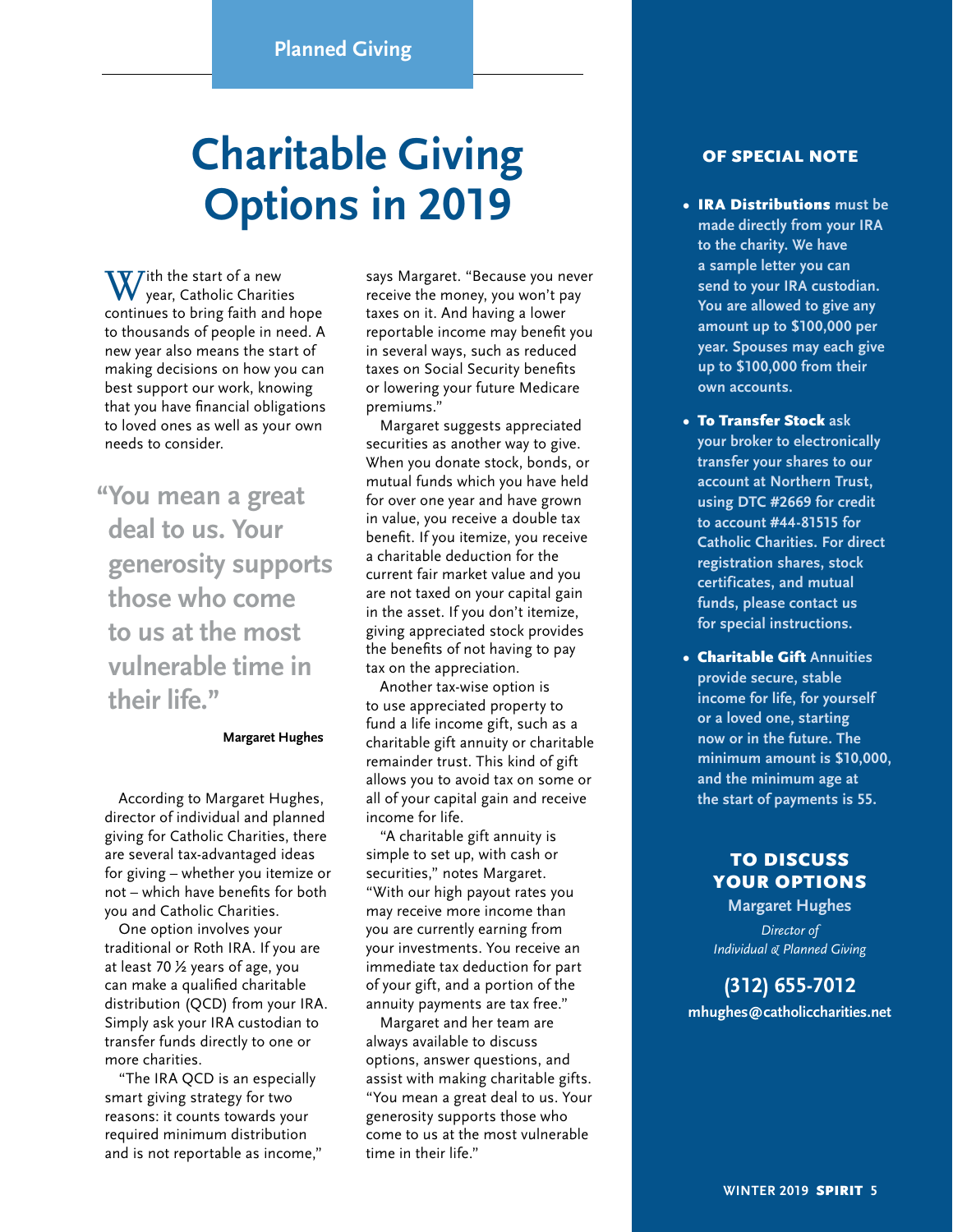# **'Home to Stay' Program Provides Services Individualized to Match the Clients Needs**

Through Catholic Charities comprehensive Home Care program, home care aides provide support to ensure seniors are able to remain independent in their own homes and communities for as long as possible. Research has shown 80% of older adults would prefer to age in their own home, with a caregiver. As the older adult population continues to grow, there is a need for home care and support services for family and friends who take on the role of caregiver for an older adult.

Building on the success of homemaker services for lowincome seniors primarily on Chicago's southeast and southwest neighborhoods, Catholic Charities decided to look at opportunities to expand those same services to other areas of the city, especially for seniors who might not qualify for assistance through state funding. With the generous support of The Retirement Research Foundation and additional private funding, the 'Home to Stay' program was launched.

The 'Home to Stay' program is tailored to the individual needs of each participant with day services provided to the client for as much or as little as needed. This unique model of care allows for the client to pay only for the services needed and can be adjusted as conditions change.

"More and more, we've received calls from individuals who live all through the city asking specifically for Catholic Charities home care aides. We launched this program for seniors who live really anywhere



in the city of Chicago and who want specialized services," says Mary Ann Bibat, vice president of senior services or Catholic Charities. "We also try to be as flexible as possible for the caregiver. We want them to call us and know that we are there to help with whatever need the senior might have."

Seniors and their caregivers can request something as simple as a home care aide spending a few hours sitting with a participant while the caregiver runs errands, or checking in on seniors when they are alone. All of the home care aides are trained by a staff developer, and receive additional in-service training from professionals in the field. In order to enhance trainings, the program recently partnered with Resurrection University where nursing students lead in-classroom trainings. Catholic Charities requires 44 hours of training for all aides, almost double what state regulations require, to provide an exceptional level of expertise for clients.

Angela Taylor, associate vice president of senior services and coordinator of the training program, ensures home care aides

**80% of older adults would prefer to age in their own home, with a caregiver.** 

learn through a combination of classroom settings and simulation exercises. Future aides learn how to properly transfer clients from a bed to wheelchair, are educated about diabetes and other chronic diseases, and how to recognize signs of medical emergencies such as a stroke. "The partnership with the university has been phenomenal with the help of the nursing students," says Angela.

Part of the training also includes having aide candidates spend a day at a Catholic Charities adult day center to assess their ability to engage with clients.

Because all clients' needs are different, the Home Care Program makes it a priority to connect an aide best suited for the level of services. Sometimes the connection is more than just a service, it can often be a source of gratitude and compassion.

"We have a home care aide and client he works for who both really enjoy playing checkers. The aide makes sure all his tasks are done in time to squeeze in a game at the end of his shift," says Angela. "The client calls us every day to thank us for sending the aide to take care of him."

### **FOR MORE INFORMATION**

Catholic Charities Senior Services **(312) 655-7700 • www.catholiccharities.net**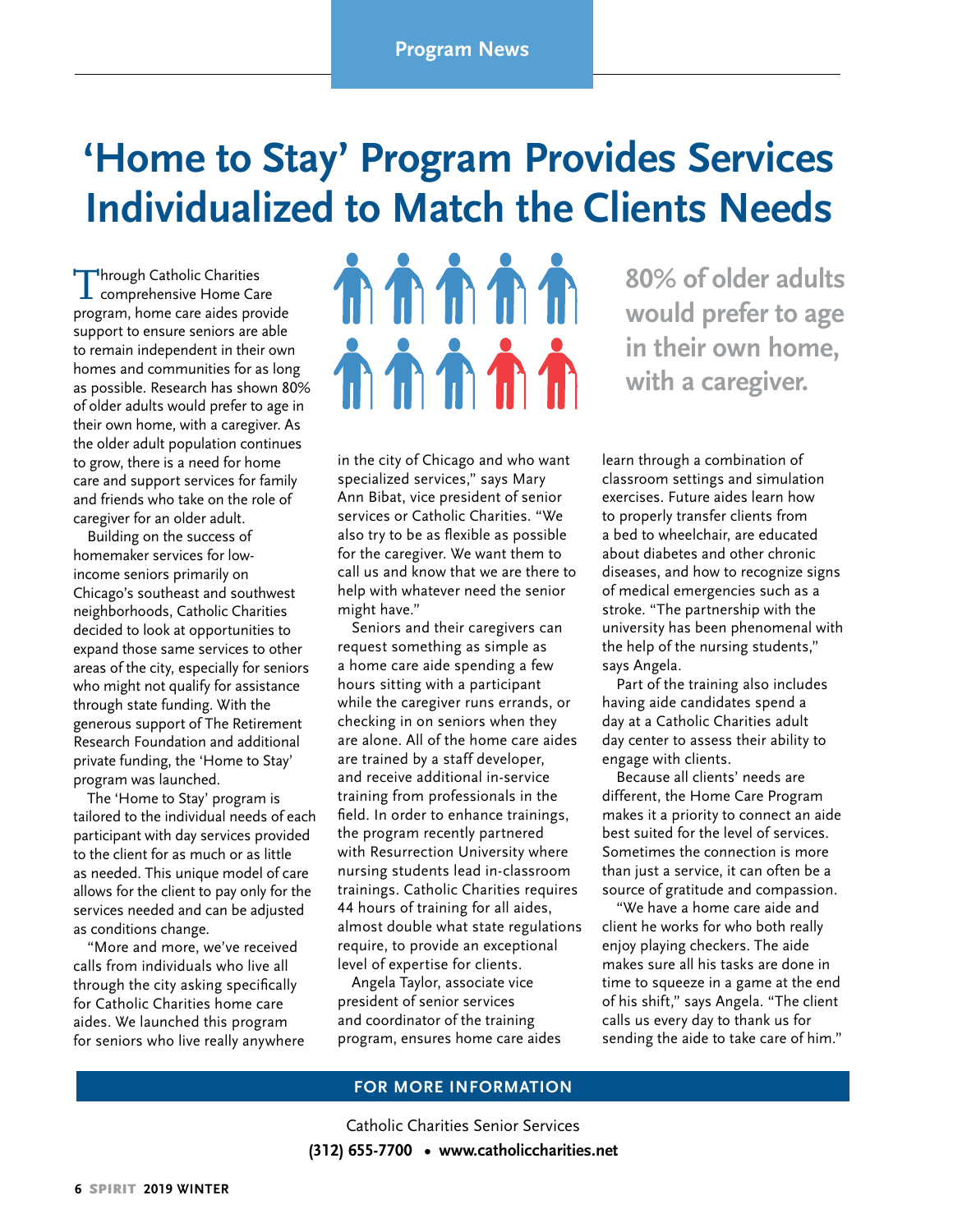# **Seniors Enjoy a Unique Family Atmosphere at Holy Family Villa**

As the population ages, Catholic<br>Charities has redoubled our efforts to serve seniors in a variety of settings. Today we provide affordable housing, in-home caregiving, meal programs, and adult day care services to tens of thousands of seniors each year. Most of Catholic Charities programs are designed to help seniors remain safely in their homes for as long as possible. However, many seniors and their families must eventually contemplate placement in a nursing facility. It is at this stage of life that Catholic Charities is truly honored to welcome seniors into the warm, home-like setting of our Holy Family Villa nursing facility.

"Sometimes even having a 24-hour caregiver at home doesn't ensure the safety or well-being of seniors," explains Julie Regan, Director of Admissions and Social Services at Holy Family Villa. "If a senior is particularly frail, he or she may need the care of more than one person at a time, or the expertise of trained medical personnel. Even for more active seniors, sometimes being at home isn't the best social environment for their long-term well-being. It can be very lonely and isolating to be homebound and only seeing one's caregiver each day."

As a 129 bed, 24-hour skilled nursing and rehabilitation community, Holy Family Villa can provide the right mix of trained staff, camaraderie, and loving care that is the perfect fit for many seniors. Located in Palos Park, Holy Family Villa offers long term care for 99 seniors, 30 beds for short term rehab, as well as physical, occupational, and speech therapy that is available to residents and to members of the community on an outpatient basis. The short-term rehab program is designed to help



individuals, whether senior or not, make the critical transition from hospital to home after surgery or acute illness, providing rehabilitation to prior levels of functioning, or teaching skills to live safely with new physical limitations when necessary. Both the short- and long-term care programs

# **"Our staff treat residents like their own family."**

#### **Roberta (Bobbi) Magurany**

include meals, social and recreational activities, therapy, and life-enhancing skilled care designed to respect and nurture the dignity and self-worth of each resident.

"What makes Holy Family unique is the family atmosphere," notes Roberta (Bobbi) Magurany, Holy Family Villa's Administrator. "Our staff treat residents like their own family. And even the close relationships between staff members…there's a special bond here."

The family environment extends to family members too. Explains Bobbi, "At Holy Family Villa, there is a 'wholly family' philosophy, meaning once your family member is in our care, your whole entire family becomes a member of our family." Family visits are an extremely important part of the care program, and family members are encouraged to visit as often as possible. The building was designed to promote family bonding and includes a large patio and putting green for fun summer barbeques, a large pavilion that seats 250 people for special celebrations, a beautiful chapel for daily Mass, an ice cream parlor, unlimited visiting hours, an outdoor walking path for quiet strolls together, and smaller gathering places throughout the facility.

"Most of our residents do have strong family ties, but there are always some who don't have anyone," says Julie. "So we become their family."

Catholic Charities is wholly blessed to welcome seniors from all walks of life at Holy Family Villa, and we are grateful for the opportunity to journey through their twilight years together.

**PHOTO**

Holy Family Villa encourages family visits and involvement with unlimited visiting hours and a variety of activities.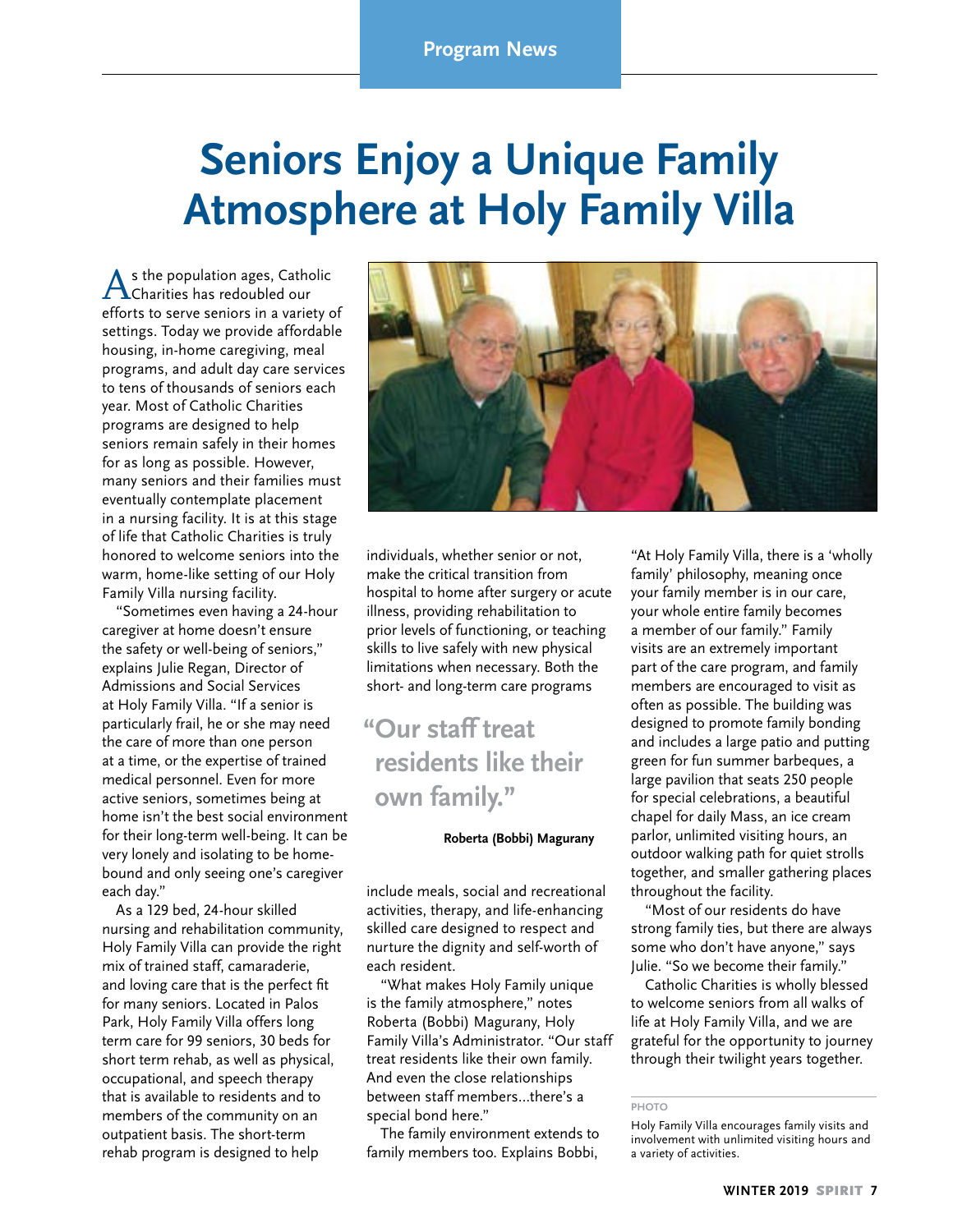# **More than a Meal**

**Seniors find compassion and support through Catholic Charities meals services**

It's a busy morning for staff at<br>the Wauconda Café. Diners the Wauconda Café. Diners can be heard laughing and talking throughout the family-style restaurant all while servers wrap up breakfast orders and prepare for lunch-time customers. In a brightly lit space towards the back of the café a group of seniors gather for a meal. They too are laughing and talking as they patiently wait for others to join them. A woman walks in and cheerfully tells the group "Are you ready to play cards later? I have five sets of cards in my car!" She's Gale Loding a resident of Wauconda and member of this special group – the Catholic Charities Congregate Meal program in Lake County.

Catholic Charities Congregate Meal program offers hot meals and camaraderie for adults aged 60 and older and their spouses of any age. The program recognizes the importance not only of nutritious food for seniors, but also the importance of socialization. Susan Tangney, Lake County Area Congregate Meal program coordinator explains: "Our participating seniors are so grateful for an opportunity like this. Often, they don't get out otherwise or many times people have lost their loved one, and this is a way to see a friend or neighbor who has invited them, it helps a great deal."

Last year, Catholic Charities provided more than 19,000 congregate meals to seniors in Lake County through inviting settings, such as senior centers, banquet halls and restaurants. There are 10 participating locations diners can choose from. "The seniors really enjoy our larger events where there is often dancing, entertainment and games. Let's say someone else isn't quite the crowd person, something a bit more quaint would be our restaurant options which would be a



**"We all know who we are, we're older people, we're not competitive anymore... it's a very good group."**

### **Gale Loding**

good place to start." says Susan. The congregate meal groups can also be a source of support and strength, especially when experiencing the loss of a spouse or partner. Research has shown the loss of a partner at an older age, can increase seniors' vulnerability to emotional and social isolation. For Gale, joining the Congregate Meals program was a source of hope at one of the most critical points in her life.

Two years ago, Gale had retired and cared for her husband who was terminally ill. They didn't have family nearby and she knew she would need a support group to help her cope. Gale started to attend the meals program after hearing about it from fellow card players who would get together at the Wauconda Township office to play cards. "I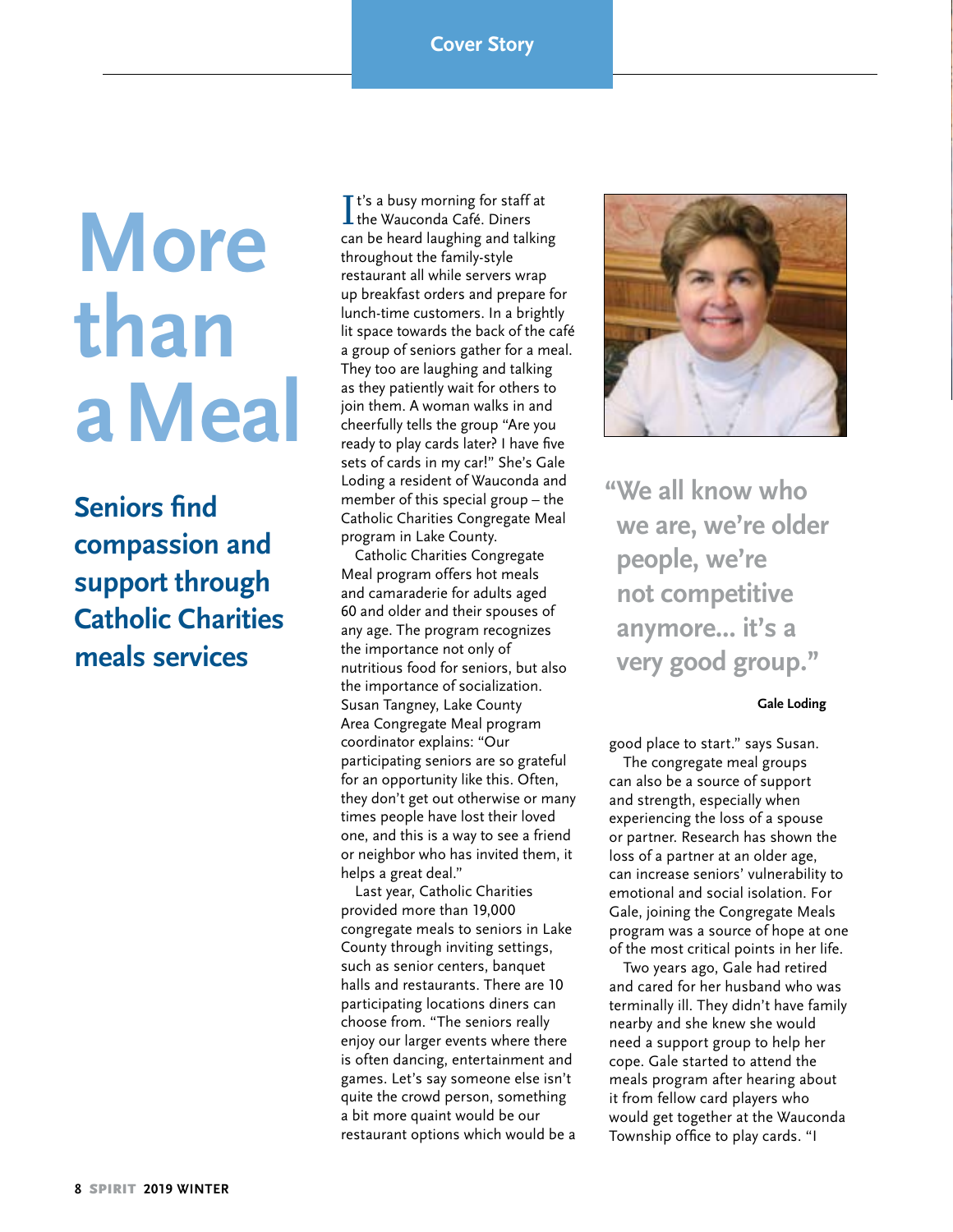

### **LAKE COUNTY SENIOR SERVICES**



**Each year more than 17,000 seniors or persons 18-59 with disabilities are served through Catholic Charities Senior Services for Lake and McHenry counties through a variety of programs, including hunger relief programs.**



**"Everyone at Catholic Charities is very kind, very supportive, and knowledgeable."**

#### **Jerry Vinarsky**

started going to the meal programs, my husband went with me one time, but he wasn't up to going anymore and so I would go when I could because I knew I was getting older too and I wanted a nice group

of people my age," says Gale. Last April, Gale's husband passed away, and she says, the group was a source of tremendous support.

Gale credits the members various walks of life as the reason why they get along so well. "We all know who we are, we're older people, we're not competitive anymore, this is who we are and it's a very good group," says Gale.

About 20 miles north of the Wauconda Café, a different Catholic Charities meal service operates with just as much meaning, the Home Delivered Meals Program also known as Meals on Wheels in Lake County.

Catholic Charities is the only provider of Meals on Wheels in Lake and McHenry counties. The program provides seniors who are homebound and unable to prepare their food due to physical or mental difficulties, with a nutritious meal five days per week.

Jerry Vinarsky a Catholic Charities client for 2 ½ years who receives Meals on Wheels couldn't be more grateful for the program. "Meals on Wheels is very helpful, I have the meals for lunch and dinner and its great quality," says Jerry. Sitting in his tidy apartment, located inside a



**In March 2018, Catholic Charities expanded to provide Meals on Wheels and Congregate Meal services in McHenry County. Catholic Charities delivers 250 Meals on Wheels meals a day and provides Congregate Meals daily to a growing number of seniors.** 



**The Community Connections Grant has allowed for new and innovative programming throughout Lake County. Programs include education and recreational activities such as photography, book clubs, Tai Chi, Matter of Balance sessions and transportation services.**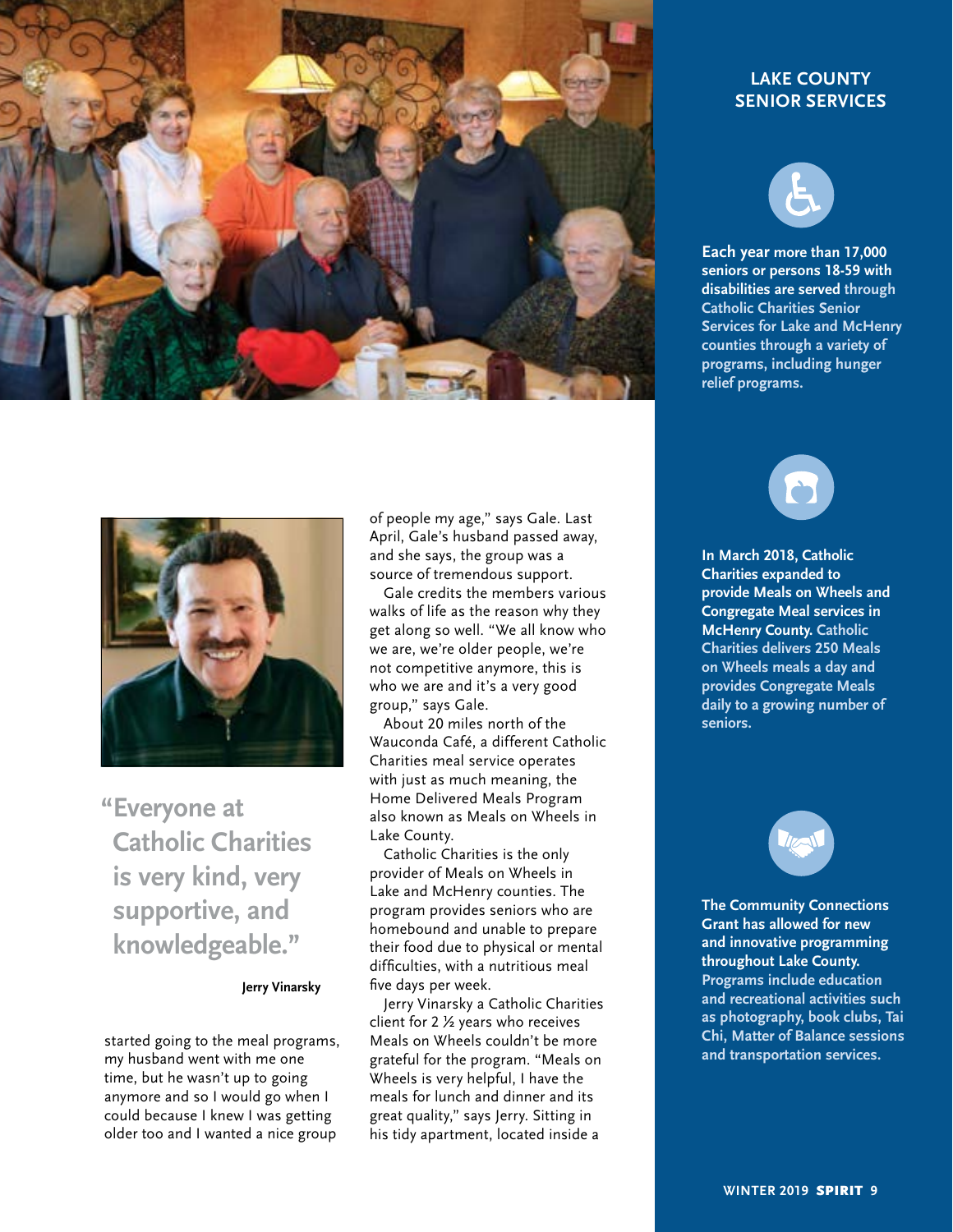**COVER STORY**



**Last year, Catholic Charities provided more than 19,000 congregate meals to seniors in Lake County through inviting settings.**

senior residence in Grayslake, Jerry looks forward to receiving his daily meals. This particular day, Chelsea Malevanets, a Catholic Charities nutrition coordinator in Lake County, is making rounds delivering meals. She delivers Jerry's meal and stops in to talk to him, which shows the meal delivery program is more than a service; it's an opportunity to connect with clients.

In addition to home delivered meals, Jerry receives assistance from Catholic Charities after undergoing a medical procedure three months ago. "Everyone that I'm in contact with at Catholic Charities is very kind, very

supportive and knowledgeable. They supplied me with a walker and a walking cane, including the life alert system. They've been very good to me," adds Jerry.

Back in at Wauconda Café, Gale and her friends are talking about plans for the rest of the day, some decide to head over to the township hall to play cards. Gale offers to drive a few members of the group. This is nothing new to her as Gale also volunteers driving people who don't see well enough to drive to other activities, a gesture she says makes her feel worthwhile.

As lunch winds down, Gale pauses to reflect on how this program has helped her. "It's the quality of the staff that makes this work. It's not just food, it's fellowship, it's information and it's support," she says. "I just love the program, I love it."

**PHOTOS**

(p.9 TOP) Congregate meal group that meets at the

Wauconda Café. (p.10 TOP)

Susan Tangney, Lake County Area Congregate Meals Program Coordinator reviews upcoming events with seniors.

### **CONGREGATE MEALS**

### **COOK COUNTY**

**Arlington Heights Senior Center** 1801 W. Central Rd. Arlington Heights IL 60005 **(847) 797-5350**

**Josephine P. Argento Senior Center Bernardin Manor Senior Residence** 1700 Memorial Dr. Calumet City, IL 60409 **(708) 832-1208**

**Clyde Park** 1909 S. Laramie Ave. Cicero, IL 60804 **(708) 652-3545**

**Markham Senior Golden Chateau** 15652 S. Homan Ave. Markham, IL 60428 **(773) 808-2961**

### **LAKE COUNTY**

**Maravela's** 4 Washington St. Fox Lake, IL 60020 **(847) 587-6100**

**Grayslake Senior Center**  50 Library Ln. Grayslake, IL 60030 **(847) 543-1041**

**Nuestro Center** 501 Bank Ln. Highwood, IL 60040 **(847) 681-0208**

**Island Lake Cafe** 310 E. State St. Island Lake, IL 60042 **(847) 526-7797**

**Antioch/Lake Villa Township** 1625 Deep Lake Rd. Lake Villa, IL 60046 **(847) 838-6415**

**Koffee Kup Restaurant** 30 East Main St. Lake Zurich, IL 60047 **(847) 438-8110**

**Lambs Farm's Magnolia Cafe and Bakery** 14245 W. Rockland Rd. Libertyville, IL 60048 **(847) 362-5050**

**Wauconda Cafe** 405 W. Liberty St. Wauconda, IL 60084 **(847) 526-4444**

**Foss Park District** 1730 S. Lewis Ave. North Chicago, IL 60064

**N&T's Restaurant**  2711 Sheridan Rd. #201 Zion, IL 60099 **(847) 872-7979**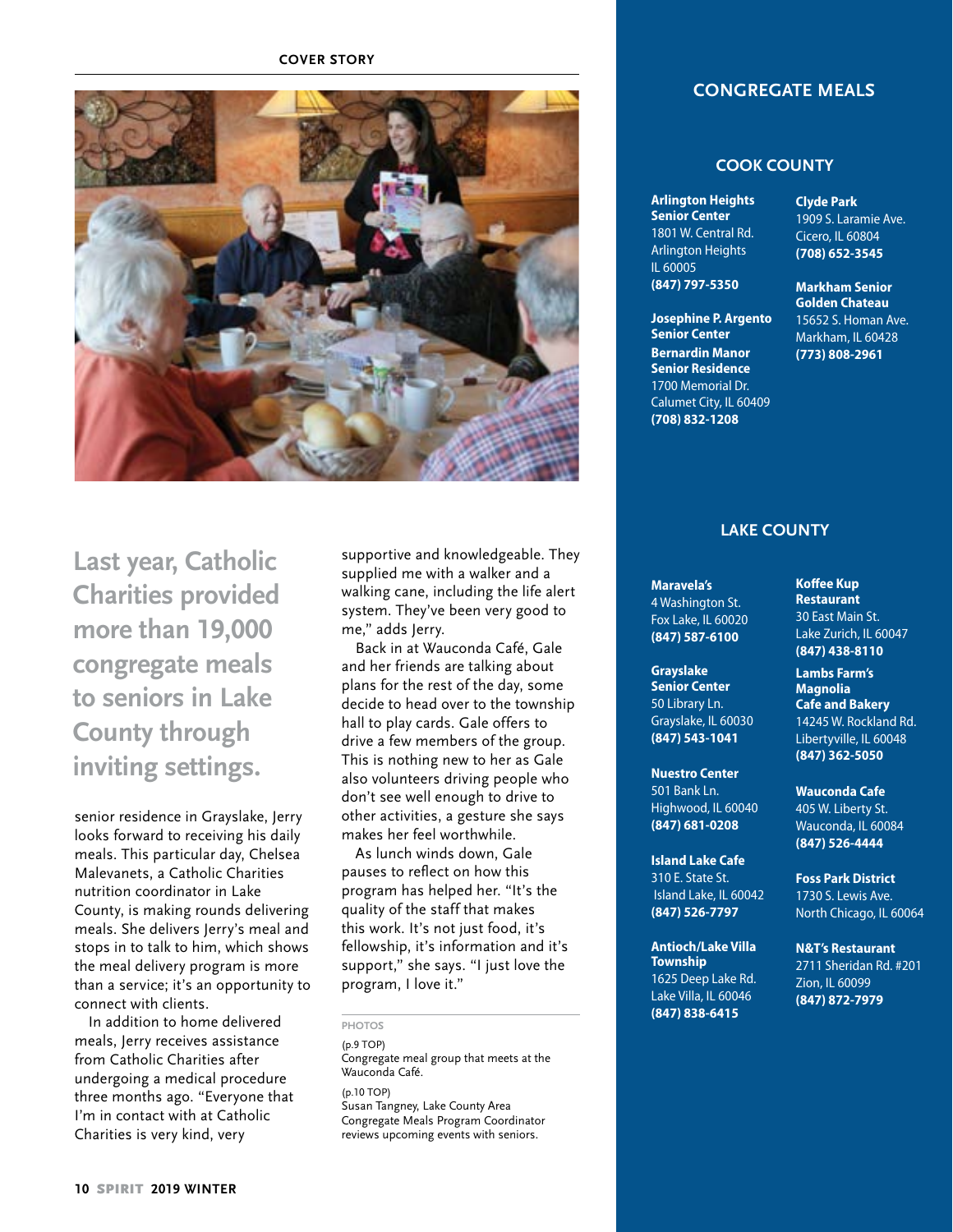# **Give a Future Filled with Hope**



At this very moment, someone needs our help. It may be a family facing eviction, a disabled veteran seeking an affordable place to live, or an unemployed person looking for work, and trying to get by in the meantime.

# **Will you help us provide food, shelter, comfort and hope?**



## **DONATE TODAY**

**PHONE (312) 655-7012 ONLINE www.catholiccharities.net/donate BY MAIL** *Send your donation to our lockbox:* **Catholic Charities 75 Remittance Dr, Ste 1623 Chicago, IL 60675-1623**



www.catholiccharities.net Find ccofchicago on: [ [ ] [ ] [ ] You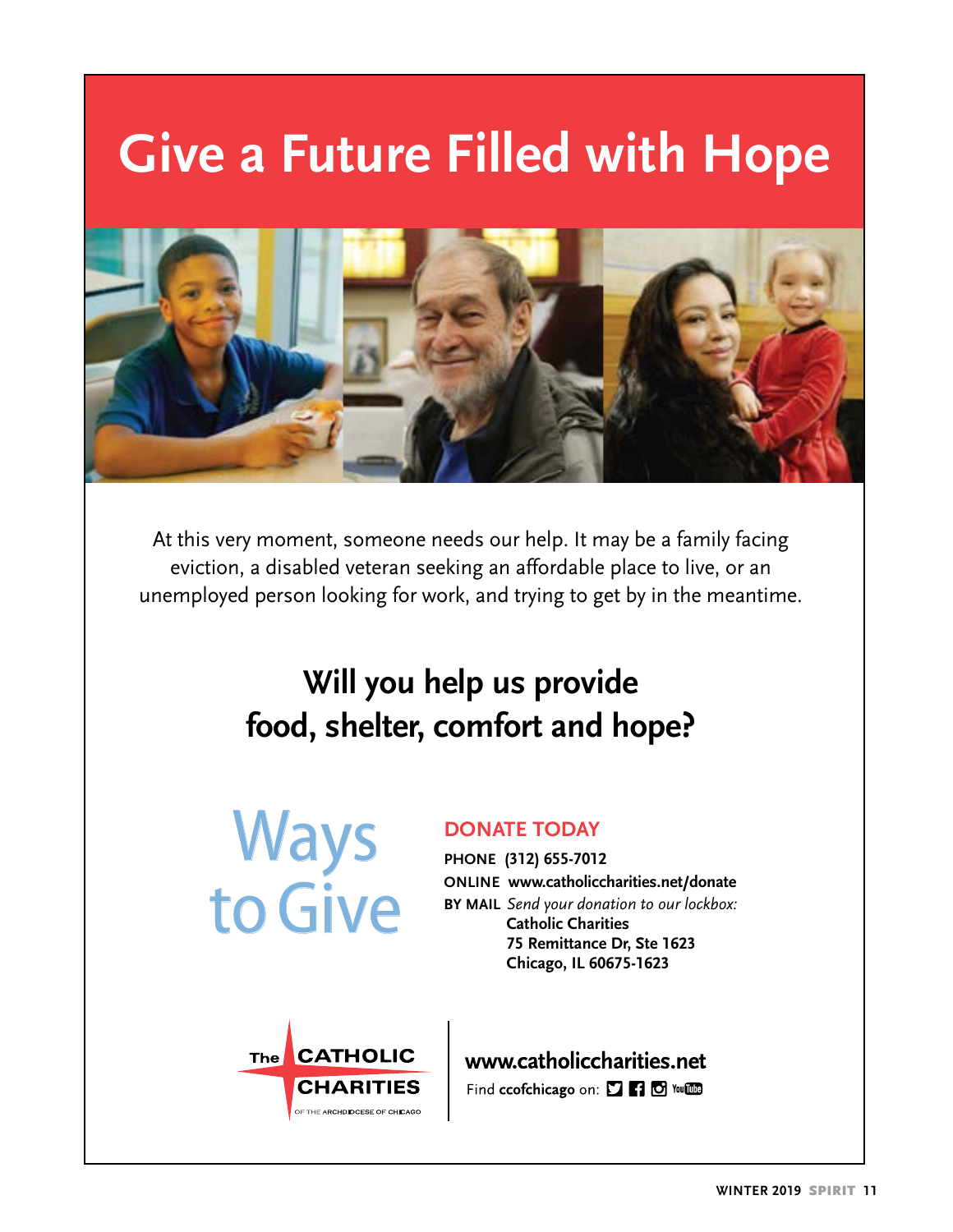# **St. Michael the Archangel Parish**

CHICAGO – BACK OF THE YARDS

# **Hope Blooms In Back of the Yards**

 $\left(\prod_{n=1}^{\infty}\right)^{n}$  and  $\left(\prod_{n=1}^{\infty}\right)^{n}$  and  $\left(\prod_{n=1}^{\infty}\right)^{n}$  $\sqrt{\phantom{a}}$  Cima, pastor of St. Michael the Archangel church in Chicago's Back of the Yards neighborhood, one can feel the deep love he has for the people of the community. "It is a great parish," he says. "I've never been happier in my life." And for someone who is 76 years young and has served the Church in a variety of capacities, that is saying quite a lot. "I'm well past retirement, but the people here feed me…keep me going. I get an awful lot more than I give."

The Back of the Yards community got its name from the Chicago Stockyards, which are long gone, but the area's gritty character remains. About 30 percent of the population lives below the poverty line and far more are considered "lowincome." Although there is a mix of ethnicities present, the community is predominately Spanish-speaking, with the majority being immigrants from Mexico who have come here to make a better life for their families.

No matter how tight their budgets, the community gives. "I'm amazed that they can contribute at all," says Fr. Tom. "We unfold a lot of dollar bills when we're counting the collections. It's humbling."

The needs in Back of the Yards are great, and so it is evident that the people who nourish Fr. Tom's soul are those beloved by Jesus – people living at the margins and coping with the challenges of poverty, unemployment, hunger, violence and other ills that are a routine part of life in this southwest side neighborhood. Fr. Tom is happy to be intricately woven into the fabric of the community, and he finds tremendous



**"God places people into our hands … On judgment day He's going to ask us, 'What did you do for them?'"** 

**— Fr. Tom Cima**

joy in carrying out the Church's mission to care for the poor and all those finding life difficult.

"I just think to myself, God places people into our hands," he explains. "On judgment day He's going to ask us, 'What did you do for them?'"

Fr. Tom relies heavily on Catholic Charities and other community organizations to help him help his people. He is grateful to have a Catholic Charities counselor at his parish on a part-time basis, and he routinely makes referrals to the other

services Catholic Charities has in the area, including the many programs coordinated through our City Southwest Regional Office at 5533 S. Sawyer Avenue.

"Casa Catalina is extraordinary," he says, referring to Catholic Charities Casa Catalina Basic Human Needs Center on Ashland Avenue. "Sr. Joellen really knows how to help people." A Back of the Yards native herself, Sr. Joellen Tumas has been helping the poor in the community for nearly 30 years, including serving as director of Casa Catalina. The center has a very active food pantry and connects clients to a variety of needed services such as health care, counseling, and immigration services.

Fr. Tom serves on the board of Casa Catalina and is continually looking for ways to support it. "He's always drumming up support from everyone he knows for our annual fundraiser," laughs Sr. Joellen. The fundraiser, Ayudando Nuestras Familias (Helping Our Families), is sponsored by Catholic Charities Latino Advisory Board and takes place each fall.

Catholic Charities is honored to work with Fr. Tom, and our City Southwest Region recently awarded him with the *Heart of Charity Award* for his extraordinary dedication to the community. When asked what he would like readers to know, Fr. Tom says "Please ask them to keep donating to Catholic Charities. We couldn't survive without Catholic Charities. And also tell them thank you – thank you, thank you, thank you!"

**PHOTO**

Fr. Tom Cima, Pastor of St. Michael the Archangel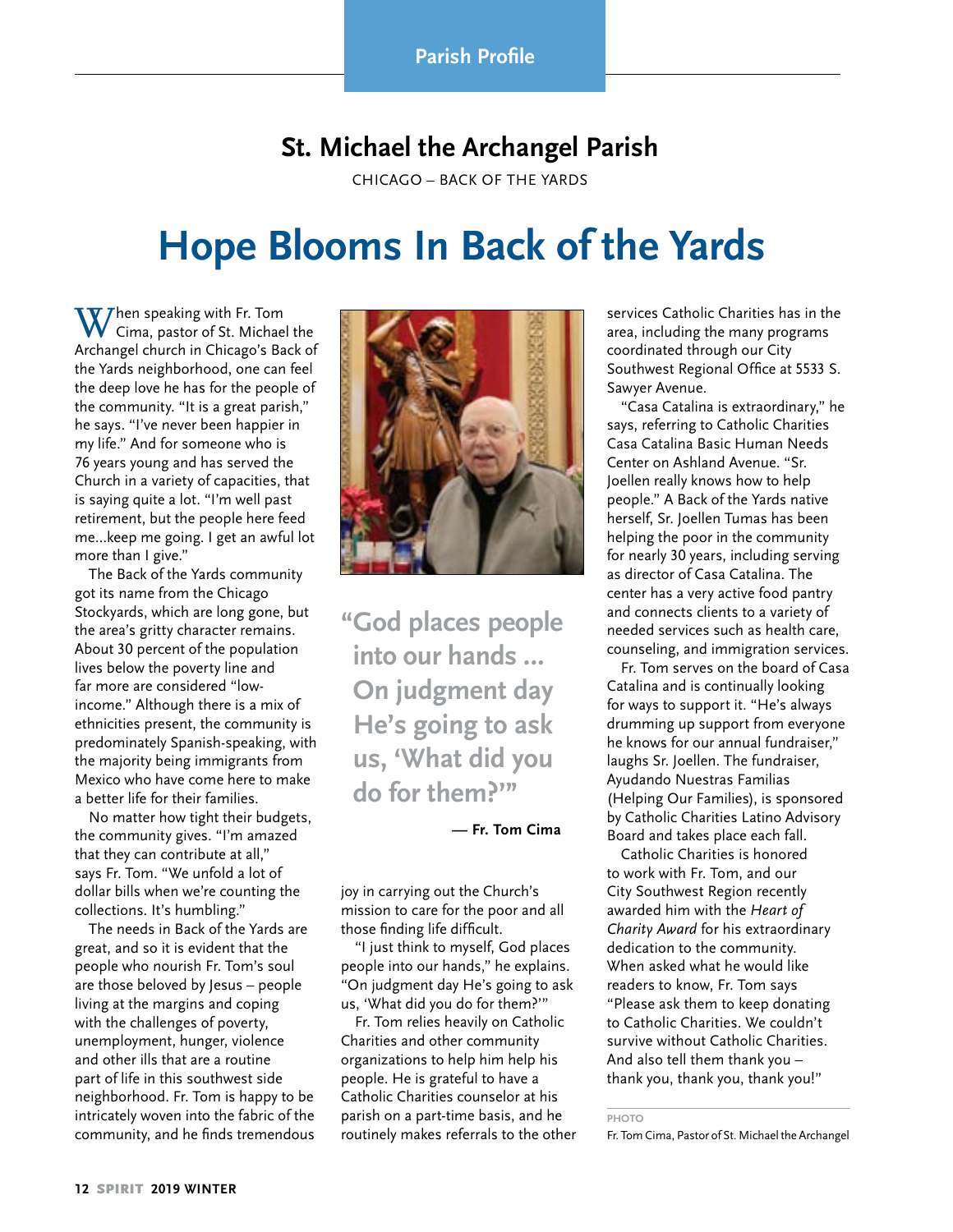# **Community Partnership with Chicago Police Grows Stronger**

Catholic Charities was blessed this Thanksgiving and Christmas with food deliveries compliments of Chicago Police officers from the 18th District-River North and Jewel-Osco. The meals went to feed hundreds of families who otherwise would not have had a meal this season. The officers also donated blankets and other cold weather clothing during January's Polar Vortex. This is one example of our partnership with CPD. These acts of kindness and engagement with the community continues due in large part to

the impact fallen Chicago Police Officer Commander Paul Bauer instilled in the community when he took over the 18th District in 2016. Sadly, he was killed last year on February 13, 2018, chasing a suspect fleeing from police in downtown Chicago. A plaque dedicated to Commander Bauer for his leadership and community involvement now stands in front of the flag poles in the St. Vincent Centennial Garden at Catholic Charities headquarters in Chicago.

**PHOTO Plaque dedicated to Commander Bauer** 





# **Fenwick Students Put Faith into Action**

On December 7th nearly 50 sophomore students from Fenwick High School paid a special visit to the Accolade Adult Day Center in Oak Park where they spent time with senior clients and rolled up their sleeves to help serve lunch. This day was one of six service days for the students to participate in as part of their Christian Service Project.

"This isn't just philanthropy, this isn't just volunteerism, community service, it really is Christian charity in that, if we look at what Christ does in the Bible, it only happens person to person. We have to get to know each other on some level and interact with each other on a person to person basis. When we do that, amazing things happen and have happened," said Brother John Steilberg, O.P, a Fenwick theology teacher and coordinator of the service project.

**PHOTO** Fenwick students.

## **Supper Guest Tim Berry Runs with Purpose**

One of Catholic Charities supper guests and avid runner, Tim Berry, participated in the 41st annual Chicago Marathon this past October. As a show of gratitude to Catholic Charities for supporting him, Tim ran alongside 45,000 runners while wearing the Catholic Charities logo on his t-shirt

and completed the marathon in 3 hours, 25 minutes and 4 seconds. He has since gone on to participate in other area races. We are proud of Tim for his commitment to finishing the race!

**PHOTO** Supper guest Tim Berry after completing the 2018 Chicago Marathon.

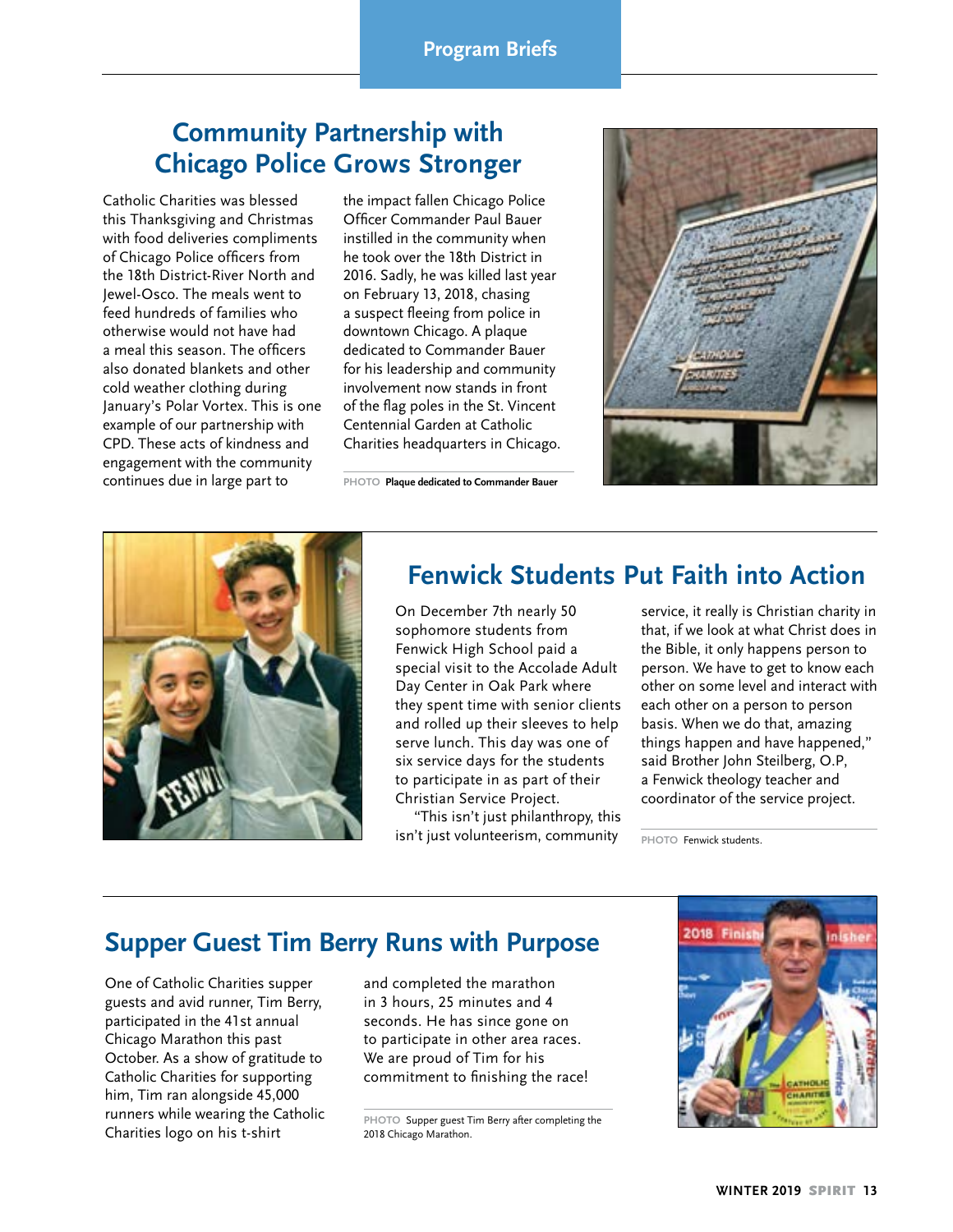#### **HEADER Past Events**



Southwest Regional Board Chair Tim Richards and South Regional Board Chair Linda Abbott

### **Bourbon Street Blues Night September 26, 2018**

*Benefits South & Southwest Regions Emergency Services Programs*

226 guests

### **\$12,009 raised**

**CHAIR** *South & Southwest Regional Advisory* 



Presenting sponsors, Isabell & Gus Abello and family

### **Ayudando Nuestras Familias Cocktail Reception October 23, 2018**

*Benefiting Casa Catalina Basic Needs Center*

165 guests

### **\$62,223 raised**

CHAIR *Catholic Charities Latino Advisory Committee*



Co-Chairs: Tae Haider-Krebs and Jackie Cantwell

# **Holiday Tea & Boutique**

**November 8, 2018** *Benefiting Programs in Lake County* 161 guests

### **\$36,648 raised**

CO-CHAIR *Tae Haider-Krebs, Jackie Cantwell and Nancy Singlet*



(LEFT TO RIGHT) Most. Rev. Ronald A. Hicks; Most. Rev. Alberto Rojas; Rhonda Swanson, Scott Swanson, Cardinal Blase J. Cupich; Most Rev. Robert Casey; Most. Rev. Joseph N. Perry; Monsignor Boland

The 29th Annual Spirit of Saint Nicholas Ball kicked-off the Christmas season at the Chicago Hilton on December 7, with an estimated \$1,490,000 in net proceeds raised to benefit our Children's Programs. Cardinal Blase J. Cupich, Most Rev. Joseph N. Perry, Most Rev. Alberto Rojas, Most Rev. Ronald A. Hicks, and Most Rev. Robert Casey were in attendance along with over 1,260 guests, making for a very memorable evening. Chaircouple Scott & Rhonda Swanson provided great leadership and their committee did a fantastic job planning the Ball. Guests danced to the Ken Arlen Orchestra and also enjoyed cocktails, cookies, and harp music in the Late Night Café.

#### **29th Annual**

## **Spirit of St. Nicholas Ball**

#### **December 7, 2018**

*Benefiting Catholic Charities Children's Programs*

1,243 guests

### **\$1,490,588 raised**

CHAIRCOUPLE *Scott & Rhonda Swanson*

# \$1,601,468 raised this fall to support

**programs and services** 

# **FOR ALL EVENT PHOTOS flickr.com/ccofchicago**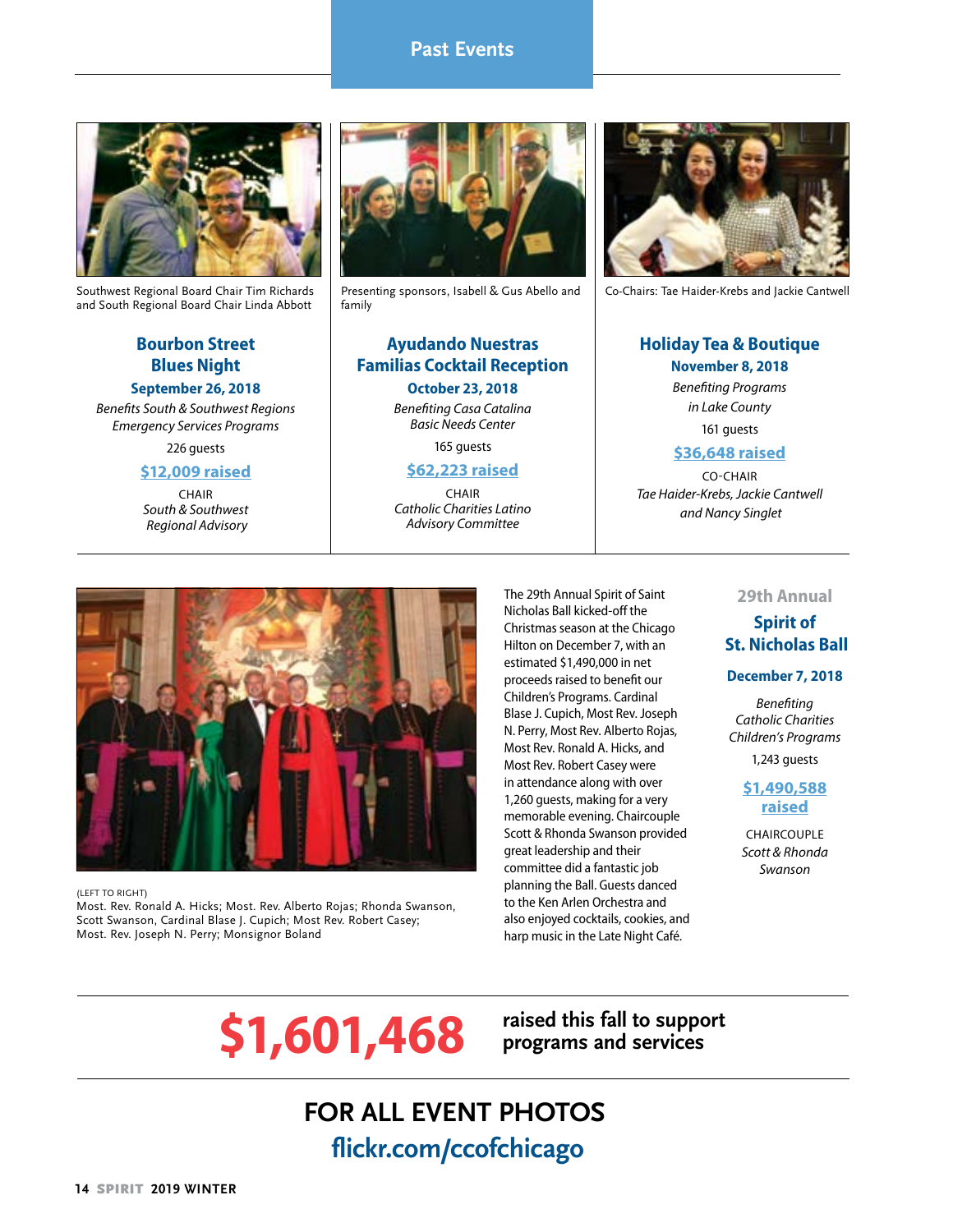# **Upcoming Events**

### **FEBRUARY 23**

### **Compassion In Action Dinner**

The 15th Annual Compassion in Action Dinner is on Saturday, February 23 at Idelwild Country Club in Flossmoor. The fun evening is planned by the South Regional Advisory Board, chaired by Linda Abbott. Honorees for the evening include Sr. Miriam Patrick Cummings, SSND who will receive *The Servant of God, Father Augustus Tolton Award* and the Thornton Township District 2015, Student Board of Education who will receive *The Compassion in Action Award.*

#### **MARCH 7**

### **St. Patrick's Day Celebration**

On Thursday, March 7, the legendary Fitzgerald's Night Club in Berwyn will welcome over 300 guests in support of Catholic Charities New Hope Housing Program in the West Region. Event Chair, Ben Jagoe and the Planning Committee are presenting a fun-filled evening featuring great Irish entertainment by the McNulty Irish Dancers, the Shannon Rovers and members of the Irish Musicians Association-Chicago. Highlights include a fantastic grand raffle prizes and a terrific silent auction.

#### **MARCH 9**

### **Helping Hands Dinner & Silent Auction**

The Helping Hands Dinner and Auction is on Saturday, March 7 at the Silver Lake Country Club in Orland Park. More than 250 guests are expected to attend this annual event in support of Catholic Charities Programs in the Southwest Region. Highlights will include the presentation of the *Helping Hands Award* to the Honorable Christopher and Julie Lawler, the *Parish Partner Award* to Saint Stephen Deacon & Martyr Parish in Tinley Park, and the *Heart of Charity Award* to Canadian Imperial Bank of Commerce (CIBC).

#### **MARCH 24**

### **Holy Family Villa Dinner**

Join us at Gaelic Park in Oak Forest to celebrate the 10th Annual Holy Family Villa Awards Dinner. This event features a fabulous pick a prize, cocktails, hors d'ouevres and dinner, and a Grand Raffle with cash prizes up to \$1,500. This year's proceeds will benefit therapy department enhancements at Holy Family Villa.

### **APRIL 6 Art of Caring**

The Women's Board of Lake County Services 30th Annual Art of Caring is on Saturday, April 6. This year's event will be held at the Armour House Mansion and Gardens at Lake Forest Academy. The event is chaired by Sondra Adam and Nadine Shepard and will include a fabulous reception and dinner, unique live auction and a six-piece band by LFC Entertainment. Proceeds benefit programs in Lake County.

### **APRIL 13**

### **Hearts for Hope Dinner & Auction**

The 30th Annual Hearts for Hope Dinner & Auction is on Saturday, April 13 at The Cotillion in Palatine. More than 300 guests are expected to attend. Highlights include music by 7th Heaven, a silent and live auction, and recognition awards to members of the community. Proceeds from the event support the many wide range of services provided by Catholic Charities in the Northwest Suburbs.

#### **APRIL 28**

### **Blossoms of Hope Brunch**

On Sunday, April 28, Catholic Charities will commemorate the 40th Anniversary of the founding of the LOSS (Loving Outreach to Survivors of Suicide) Program. More than 1,000 survivors and supporters are expected to attend the event at Drury Lane in Oakbrook Terrace. This event features an amazing array of raffle and pick a prize items and the famous Drury Lane Sunday Brunch Buffet.



### **MARCH 20-24 Chicago Flower & Garden Show**

New in 2019, Catholic Charities has partnered with the Chicago Flower & Garden Show. Partial proceeds from the weeklong event and the *Evening in Bloom* charity benefit will be donated back to Catholic Charities programs. You will view some of the most breathtaking garden displays and learn from the pros the do's and don'ts of gardening. In addition, there will be an all FREE Kids Activity area, Garden Gourmet cooking demonstrations and Catholic Charities Visions and Loom Programs will be featured and selling items in the Home & Garden Marketplace. Tickets to the show are \$20 but if you use code CCCHICAGO \$4 of the ticket price will be donated back to Catholic Charities. You must use CCCHICAGO for Catholic Charities to get credit.

In addition, on Tuesday, March 19th there will be a charity benefit called E*vening in Bloom* that will feature the Hort Couture fashion show hosted by Candace Jordan. A Hort Couture spotlights the spectacular talents of Chicago's leading floral designers, fashion designers and landscape artists as they draw inspiration from the flower show to create breathtaking garments and accessories made in part from plants, flowers and natural materials. *Evening in Bloom* features culinary creations from leading Chicago restaurants, specialty cocktails and a sneak peak at the gardens of the show. Tickets for the event are \$150 and if you use code CCCHICAGO \$50 of each ticket will go back to Catholic Charities Programs. You must use CCCHICAGO for Catholic Charities to get credit.

 If you are interested in sponsoring this event or would like more information, please contact Dsamulis@catholiccharities.net. For more information or to purchase tickets for either event go to chicagoflower.com

## **FOR TICKETS, SPONSORSHIP OPPORTUNITIES, AND MORE INFORMATION Denise Samulis (312) 948-6864** • dsamulis@catholiccharities.net  **www.catholiccharities.net/events**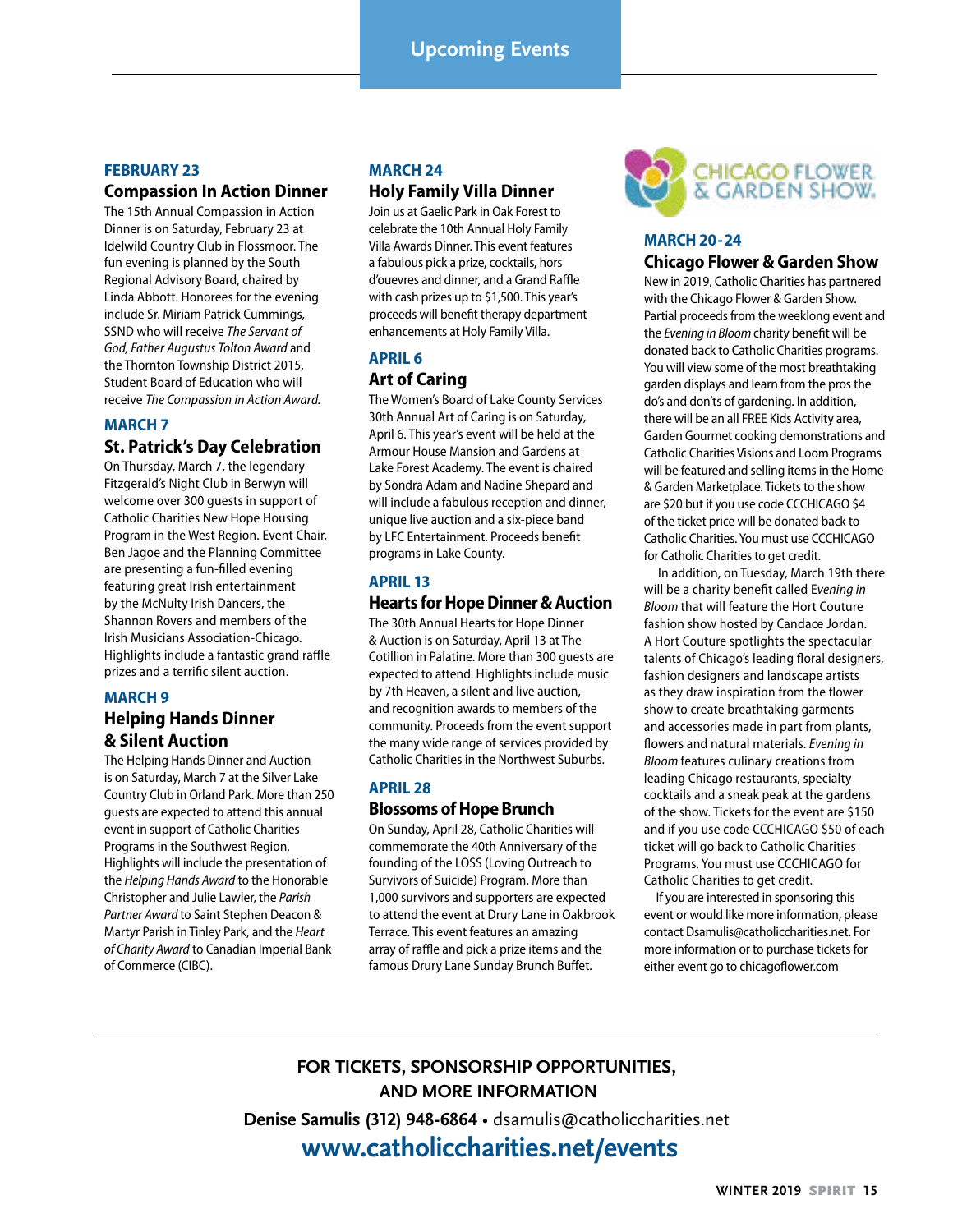# **The Retirement Research Foundation**

*Supporting Services for Older Adults*



The Retirement Research Foundation (RRF) is committed to working with organizations through grant making programs which promote innovative research and project initiatives aimed at improving the quality of life for older people across the United States.

For more than two decades, Catholic Charities has been a grant recipient of RRF. Within the last several years, grants awarded to Catholic Charities have helped enhance and expand services to older people such as nutrition outreach programs and connecting them to benefits and resources. Most recently, RRF awarded a grant to Catholic Charities to develop a home care service model that expands home care services to a larger group of older adults. This program was launched as the 'Home to Stay' program.

"Catholic Charities is a beacon of hope for thousands of older people in Chicago," says Irene Frye, president of The Retirement Research Foundation. "We are fortunate to work with great organizations like Catholic Charities and have seen firsthand how organizations can make a difference. We want to make sure older people

are not forgotten and continue to be recognized for the talents and wisdom they bring to the community."

As an additional resource for organizations that serve older persons, RRF created a challenge grant opportunity for Giving Tuesday, the global day of donating towards a charitable cause. Catholic Charities has been a generous recipient of this matched grant which has encouraged more donors to consider contributions for older adult services.

"We hope Catholic Charities continues to be a strong partner with other organizations in the aging services network," says Mary O'Donnell, vice president of The Retirement Research Foundation. "Collaboration is so important these days when there are less resources to go around but a great need as the demographic shifts, changes in our communities and more and more older people may need some assistance and live the kind of strong and connected lives they want to live."

**PHOTO** 

Catholic Charities employee assists senior client.

# **Thank You**

**to our many Foundation Partners**



## **Highland Park Community Foundation**

Catholic Charities was awarded a grant at the Highland Park Community Foundation's 2018 Grant Awards Reception. The grant will support Lake County Senior Services, which provide support to older adults in Lake County to help them live independently in their communities.

## **Lawyers Trust Fund of Illinois**

A grant from the Lawyers Trust Fund of Illinois will support the Catholic Charities Legal Assistance Program, which provides legal services and education to low-income individuals.

## **Wells Fargo Foundation**

Catholic Charities received a grant from the Wells Fargo Foundation in support of our Youth and Family Therapeutic Services. This program provides mental health and case management services to lowincome children and adults on Chicago's South and West sides.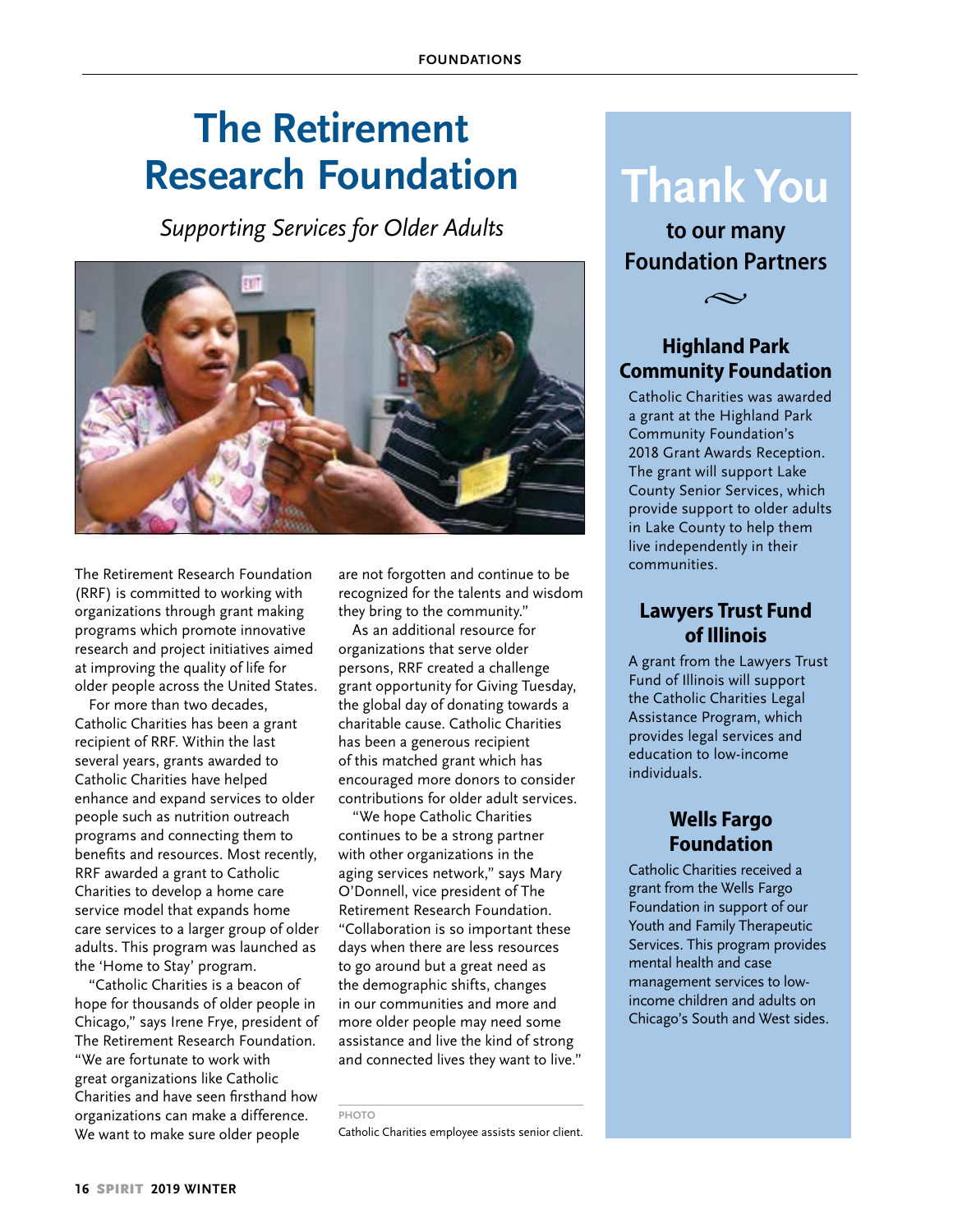

# **New Year's Celebration for Clients Hosted By Gibsons**

Nearly 400 Catholic Charities clients received a delicious start to the New Year thanks to the Gibsons Restaurant Group. The 11th annual event was held at the Montgomery Club in Chicago on January 6 and included seniors, veterans and families who

attend our child development centers or live in Catholic Charities shelters. Volunteers and staff prepared a steakhouse meal and distributed much-needed gift bags filled with cold weather essentials like hats, gloves and scarves.

#### **PHOTO**

(LEFT) Holy Family Villa staff and residents celebrate the New Year at Montgomery Club.

(RIGHT) Monsignor Boland, John Colletti, and Peg Lombardo of the Gibsons Resturant Group.

# **Catholic Charities Boards Bring Joy at Christmas**

Members of the Catholic Charities Board and Junior Board brightened the holidays for many of the individuals and families served through the agency's annual Celebration of Giving program, the major Christmas gift-giving initiative taking place in Cook and Lake counties. Members of the Boards participated by sponsoring families, collecting and donating toys, and involving their parishes and workplaces in the fun. In addition, members assisted staff in identifying and securing warehouse space for the distribution. The Volunteer Service Committee of the Board served as lead volunteers in the Cook County Warehouse and members of the Lake County Women's Board were invaluable helping to sort gifts and deliver them to recepients.

The Junior Board hosted a Christmas party for the children and families participating in our child development center programs at our St. Casimir Center in Chicago. Members of the Junior Board





decorated the space, served the meal and coordinated fun games and activities for our guests. Board members participating on the Child, Youth and Family Service Area Advisory Board also were invited to join in the fun. Santa visited and provided each of the children a stocking filled with joy. Noreen Russo, Manager of the Junior Board, shared, "It takes a village and we have such a great group of young adults who put time and energy into making

events so special for everyone." The Junior Board welcomes young adults between the ages of 21 and 40 to become involved. For more information, please contact Noreen Russo at nrusso@catholiccharities. net or (312) 655-7932.

**PHOTO**

<sup>(</sup>LEFT) Board of Directors member Judy Kendzior and family at Building Blocks Toy Store shopping for Celebration of Giving.

<sup>(</sup>RIGHT) Volunteers at the Celebration of Giving warehouse.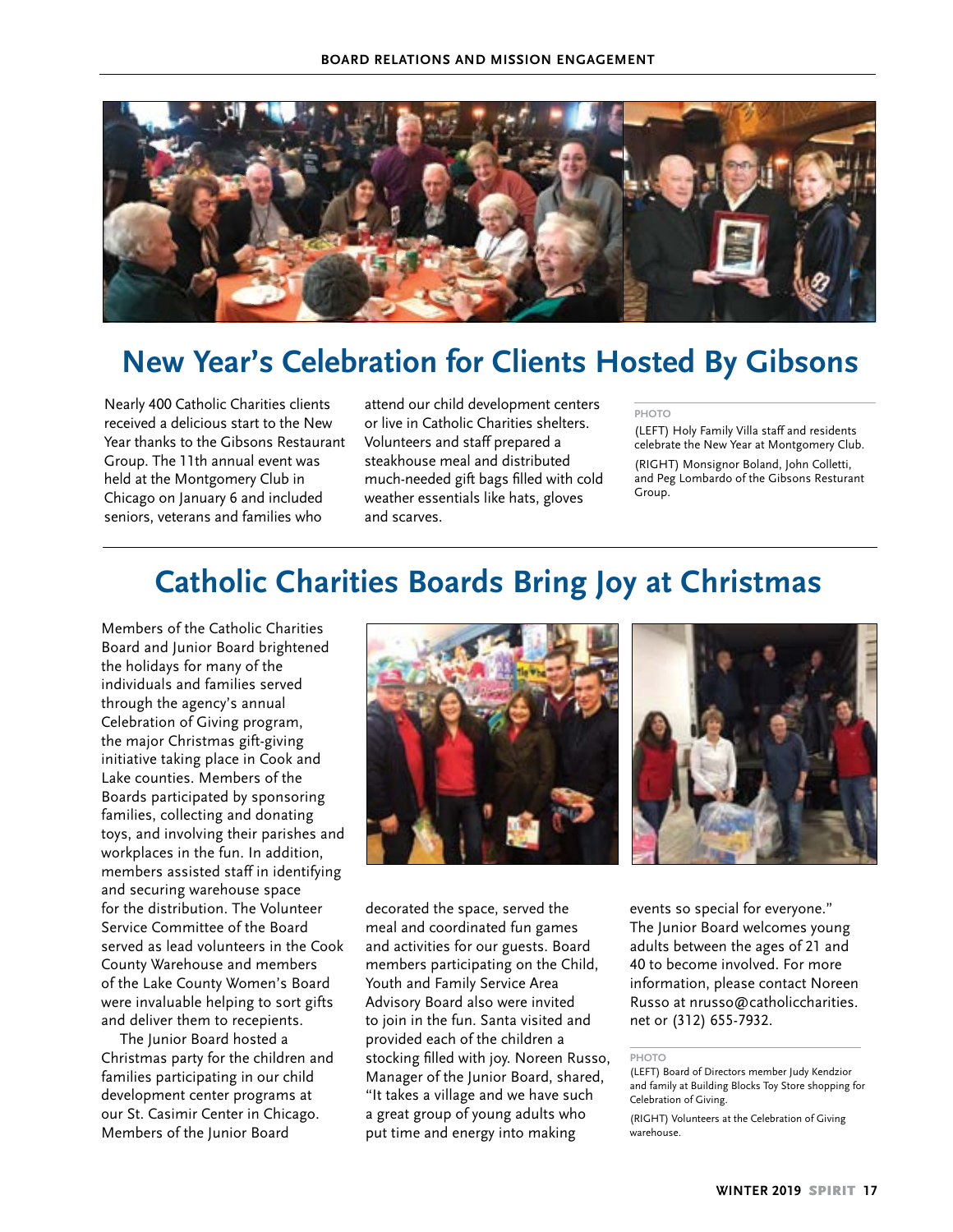**My Story** 

# Cochise Hutcherson

# **Catholic Charities Home Care Program Works With Client to Find the Right Aide**

I was going from agency to agency<br>trying to find a home care aide that would be a good fit for me; I had already been through five aides, who didn't quite work out for one reason or another. A social coordinator, who works in the building I live in, suggested I contact Catholic Charities. I called right away and got an appointment for a home visit. During my assessment, I explained to the home care supervisor that I would like an aide that was closer to my age. I figured if the aide was at least 60 years old, we would have a better understanding. The supervisor suggested Mr. Kenneth Tucker, who was highly recommended and had good things to say about him. I told her I had never had a male aide before; he never had a female client, so we agreed to a trial basis. One year later, the support provided by Catholic Charities has worked out beyond my expectations and Mr. Tucker is like family.

With my health not being the best, I need someone I could truly depend on. Before meeting Mr. Tucker in person, the supervisor suggested I talk with Mr. Tucker by phone – I was very impressed by that. In the past other agencies didn't do that, they would just send someone over. This allowed Mr. Tucker to get to know more about me and for me to know more about him. When we met, we put our questions and answers together, and it just worked.



**"What can I do to help you?" No one has ever said that to me before. He always makes me feel that it's about me and I think that's very important."**

Mr. Tucker is always on time, pleasant and extremely thorough. He always asks "What can I do

to help you?" No one has ever said that to me before. He always makes me feel that it's about me and I think that's very important. He helps me with daily chores in my apartment, laundry, cooking and makes sure I attend my doctor appointments. If I'm not up to going to the grocery store, Mr. Tucker goes for me. I always say "do you mind or do you feel like going?" and he says "What I feel like doing is whatever you need" – it doesn't get any better than that.

I always brag about Mr. Tucker to my family, including my father. Now, when my family calls me the first thing they say is "How's Mr. Tucker?" and I jokingly say "What about me?" This small gesture of asking about Mr. Tucker shows how grateful my family and I are for all that he does to take care of me.

Looking back, what stands out the most about working with Catholic Charities is the fact that everyone I've interacted with is polite, attentive, never argumentative, professional and well trained in the services they provide. These are the things I look at as a senior and appreciate.

As for Mr. Tucker, I think I'll keep him. I hope if a person ever needs a home care aide, they have an opportunity to have someone like Mr. Tucker.

**PHOTO** Cochise Hutcherson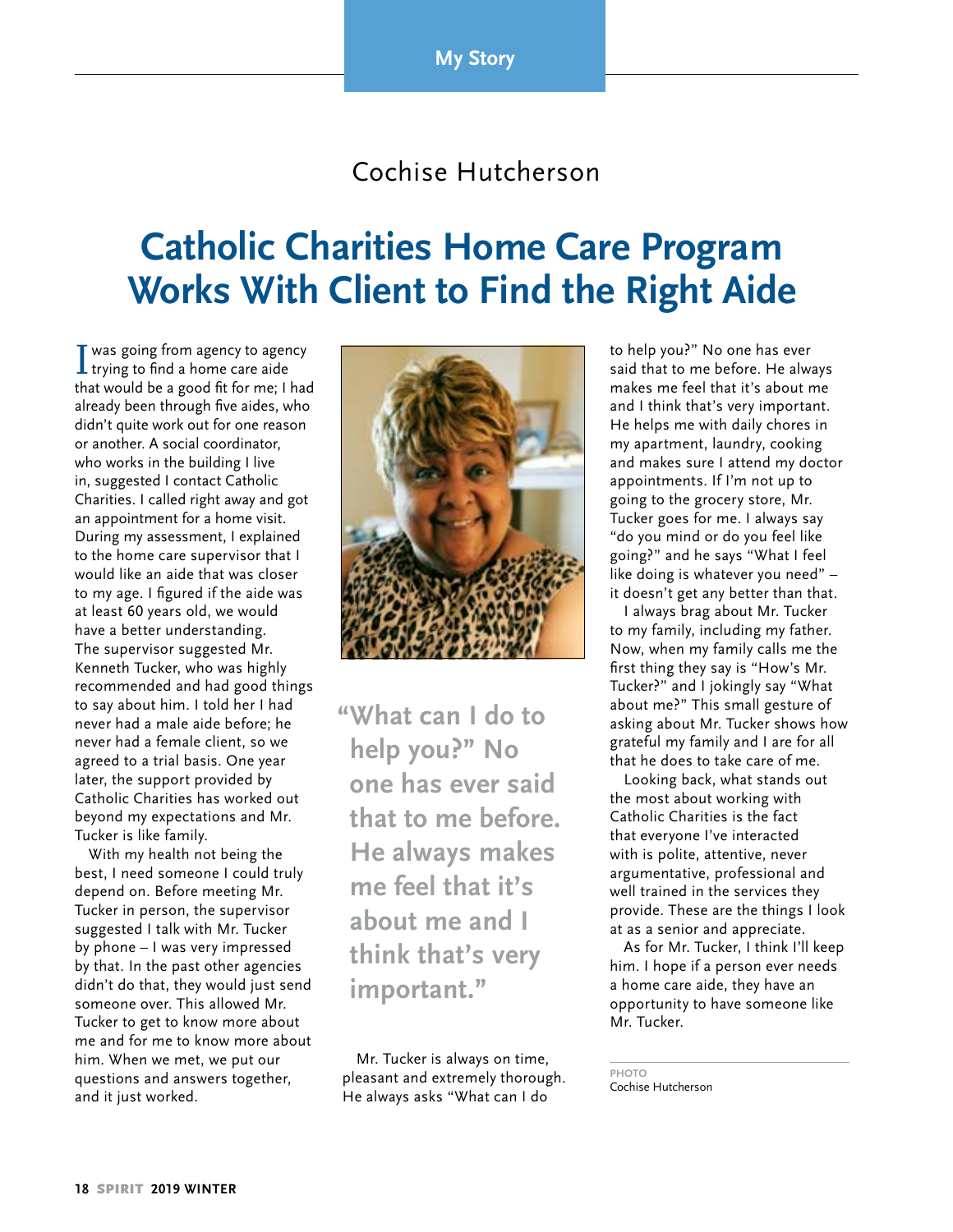

















# **Meeting the Polar Vortex Challenge**

During the last week of January, the Midwest experienced recordbreaking frigid temperatures. Over the course of three days (January 29-31), Catholic Charities made it a priority to keep its doors open at our locations to compassionately serve those most impacted by the dangerously cold elements.

Our Mobile Outreach team drove across the City of Chicago providing around the clock support to conduct well-being checks and bringing people out of the cold and into warm shelters. Many of our sites throughout Cook and Lake counties were designated as warming centers, offering emergency food and financial assistance. Our Family Stabilization teams were ready to help individuals with food and other resources such as assistance with heating costs. We also received donations of winter items for our clothing rooms. All of these efforts would not be possible without our dedicated staff, volunteers, generous donors and supporters.

- **1 Although school was closed, kids had a warm place to go at The Peace Corner Youth Center in Austin.**
- **2 Volunteer Joe Rose helps answer the phones to direct people to services during frigid temperatures.**
- **3 Catholic Charities guest warms up from the historic cold weather.**
- **4 Monsignor Boland serves dessert during supper on one of the coldest nights.**
- **5 Silvia Decasas from our west regional office helps a family select winter clothing.**
- **6 Catholic Charities has six mobile outreach teams dispatched 24/7, 365 days a year taking the homeless to shelters and conducting wellbeing checks.**
- **7 Catholic Charities client receives groceries from our Waukegan Food Pantry in Lake County.**
- **8 Volunteers Carmen Welch and Ann Schmidt prepare items for the Pope Francis ministry shower program which provides showers to the homeless.**
- **9 West Regional Director Esmeralda Zepeda and Director of Board and Mission Engagement Dalia Rocotello deliver food to a client.**